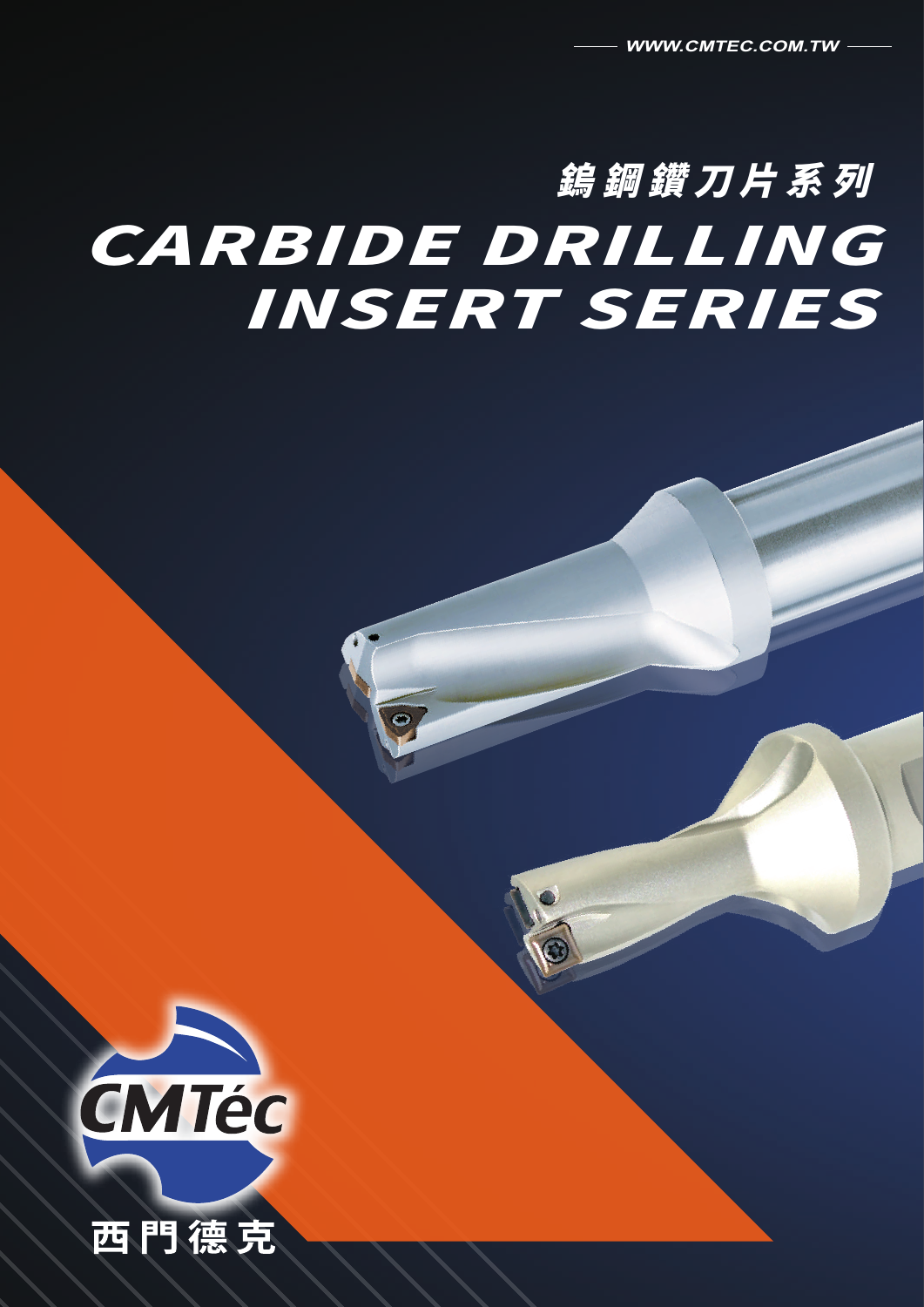# 產品選擇表 **PRODUCT SELECTION TABLE**



| 鎢鋼鑽刀片<br><b>Carbide Drilling</b><br><b>Inserts</b> | 刀片單面使用<br>Single-Sided<br><b>Inserts</b> | <b>SPMG</b><br>P.153<br>$0.4 - 0.8r$  | <b>WEMT</b><br>P.154<br>$0.8 - 1.2r$  |                                       |
|----------------------------------------------------|------------------------------------------|---------------------------------------|---------------------------------------|---------------------------------------|
|                                                    |                                          |                                       |                                       |                                       |
| 多功能鑽削加工<br>Multipurpose<br><b>Drilling</b>         | 刀片單面使用<br>Single-Sided<br><b>Inserts</b> | DSP- 2D<br>P.155<br>$\Phi$ 12.5~41.0  | DSP- 3D<br>P.157<br>$0.12.5 - 41.0$   | DSP-40<br>P.159<br>$0.12.5 - 41.0$    |
|                                                    |                                          |                                       |                                       |                                       |
| 鑽削加工<br><b>Drilling</b>                            | 刀片單面使用<br>Single-Sided<br><b>Inserts</b> | <b>DW-2D</b><br>P.161<br>$\Phi$ 18~40 | <b>DW-3D</b><br>P.162<br>$\Phi$ 18~40 | <b>DW-4D</b><br>P.163<br>$\Phi$ 21~40 |

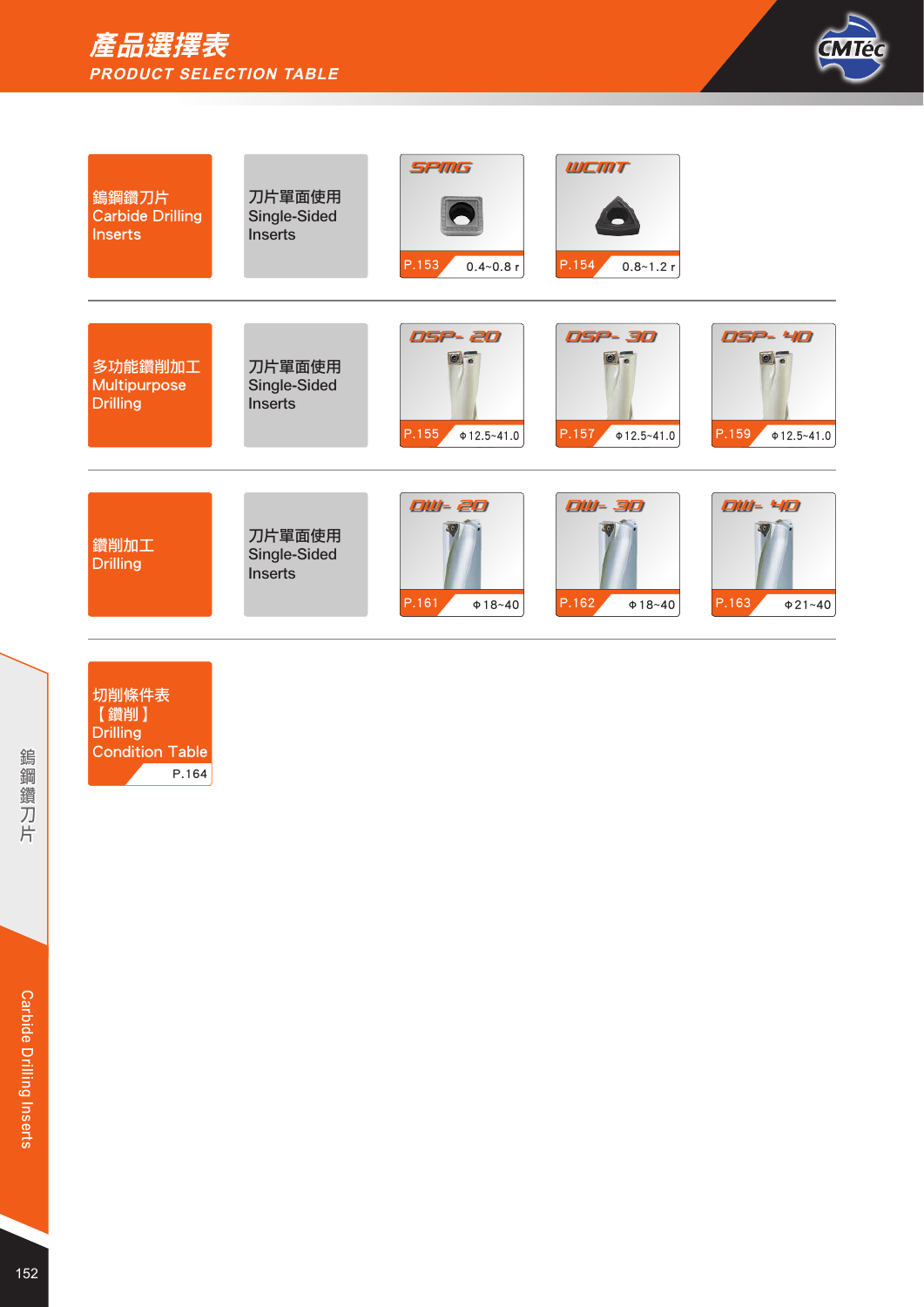

| 加<br>工 | M            | P<br>κ                 |                   | 鋼材 Alloy Steels<br>不銹鋼 Stainless Steels<br>鑄鐵 Cast Iron             | $\circledcirc$<br>$\circledcirc$<br>$\circledcirc$                                                                                                                                                 | $\circledcirc$<br>$\circledcirc$<br>$\circledcirc$ | $\circledcirc$<br>$\circledcirc$<br>$\circledcirc$ |  |  |      |   |                                                      |                           | ー: 不推薦 NO Recommend             | ◎:第一推薦 First Recommend<br>〇:第二推薦 Second Recommend |                      |
|--------|--------------|------------------------|-------------------|---------------------------------------------------------------------|----------------------------------------------------------------------------------------------------------------------------------------------------------------------------------------------------|----------------------------------------------------|----------------------------------------------------|--|--|------|---|------------------------------------------------------|---------------------------|---------------------------------|---------------------------------------------------|----------------------|
| 材<br>質 |              | N.<br>$\mathbf S$<br>H |                   | 鋁合金 Aluminum Alloys<br>高溫合金 High Temp Alloys<br>調質鋼 Hardened Steels | -<br>$\circ$<br>$\circ$                                                                                                                                                                            | -<br>$\circledcirc$<br>$\circledcirc$              | —<br>$\circledcirc$<br>-                           |  |  |      |   | F: 精加工 Finishing<br>M: 中加工 Medium<br>R: 粗加工 Roughing |                           |                                 | S: 半精加工 Semi Finishing                            |                      |
|        | 刀片<br>Insert |                        |                   | 訂購編號<br>Order No.                                                   | 材質碼 Grade<br>尺寸 Dimension (mm)<br>CM6143<br><b>CM6133</b><br><b>CIVI6032</b><br>$\mathsf B$<br>$\mathbf{s}$<br>d1<br>Α<br>r<br>Blind Hole Drilling & Through Hole Drilling 【Single-Sided Inserts】. |                                                    |                                                    |  |  |      |   |                                                      | 刀片 2D 圖<br><b>Drawing</b> | 刀桿<br>頁數<br><b>Tool</b><br>Page |                                                   |                      |
|        |              |                        | т                 | 應用於盲孔加工、穿孔加工【刀片單面使用】。                                               |                                                                                                                                                                                                    |                                                    |                                                    |  |  |      |   |                                                      |                           |                                 |                                                   |                      |
|        |              |                        |                   | SPMG050204-MG                                                       | $\bullet$                                                                                                                                                                                          | $\bullet$                                          | $\bullet$                                          |  |  | 5.00 | — | 2.38                                                 | 0.4                       | 2.30                            |                                                   |                      |
|        |              |                        |                   |                                                                     |                                                                                                                                                                                                    |                                                    |                                                    |  |  |      |   |                                                      |                           |                                 |                                                   |                      |
| F      | S            | M                      | R                 |                                                                     |                                                                                                                                                                                                    |                                                    |                                                    |  |  |      |   |                                                      |                           |                                 |                                                   |                      |
|        |              |                        | $\sf T$           | SPMG060204-MG                                                       | $\bullet$                                                                                                                                                                                          |                                                    | $\bullet$                                          |  |  | 6.00 |   | 2.38                                                 | 0.4                       | 2.65                            |                                                   |                      |
|        |              |                        |                   |                                                                     |                                                                                                                                                                                                    |                                                    |                                                    |  |  |      |   |                                                      |                           |                                 |                                                   |                      |
| F      | S            | M                      | R                 |                                                                     |                                                                                                                                                                                                    |                                                    |                                                    |  |  |      |   |                                                      |                           |                                 |                                                   |                      |
|        |              |                        | T                 | SPMG07T308-MG                                                       | $\bullet$                                                                                                                                                                                          | $\bullet$                                          | $\bullet$                                          |  |  | 7.94 | - | 3.97                                                 | 0.8                       | 2.85                            |                                                   |                      |
| F      | S            | M                      | R                 |                                                                     |                                                                                                                                                                                                    |                                                    |                                                    |  |  |      |   |                                                      |                           |                                 |                                                   |                      |
|        |              |                        | T                 | <b>SPMG090408-MG</b>                                                | $\bullet$                                                                                                                                                                                          |                                                    | $\bullet$                                          |  |  | 9.80 | - | 4.30                                                 | 0.8                       | 4.05                            |                                                   | 155<br>$\mathcal{U}$ |
| F      | S            | M                      | R                 |                                                                     |                                                                                                                                                                                                    |                                                    |                                                    |  |  |      |   |                                                      |                           |                                 |                                                   | 160                  |
|        |              |                        | $\top$            | SPMG090408-RG                                                       | $\bullet$                                                                                                                                                                                          | ●                                                  | $\bullet$                                          |  |  | 9.80 | - | 4.30                                                 | 0.8                       | 4.05                            |                                                   |                      |
|        |              |                        |                   |                                                                     |                                                                                                                                                                                                    |                                                    |                                                    |  |  |      |   |                                                      |                           |                                 |                                                   |                      |
|        |              |                        |                   |                                                                     |                                                                                                                                                                                                    |                                                    |                                                    |  |  |      |   |                                                      |                           |                                 |                                                   |                      |
| F      | S            | M                      | $\mathsf{R}$<br>T | <b>SPMG110408-MG</b>                                                | $\bullet$                                                                                                                                                                                          | $\bullet$                                          | $\bullet$                                          |  |  | 11.5 | - | 4.80                                                 | 0.8                       | 4.45                            |                                                   |                      |
|        |              |                        |                   |                                                                     |                                                                                                                                                                                                    |                                                    |                                                    |  |  |      |   |                                                      |                           |                                 |                                                   |                      |
|        |              |                        |                   |                                                                     |                                                                                                                                                                                                    |                                                    |                                                    |  |  |      |   |                                                      |                           |                                 |                                                   |                      |
| F      | S            | M                      | R                 |                                                                     |                                                                                                                                                                                                    |                                                    |                                                    |  |  |      |   |                                                      |                           |                                 |                                                   |                      |
|        |              |                        | T                 | SPMG110408-RG                                                       | $\bullet$                                                                                                                                                                                          | $\bullet$                                          | $\bullet$                                          |  |  | 11.5 | - | 4.80                                                 | 0.8                       | 4.45                            |                                                   |                      |
|        |              |                        |                   |                                                                     |                                                                                                                                                                                                    |                                                    |                                                    |  |  |      |   |                                                      |                           |                                 |                                                   |                      |
| F      | S            | M                      | $\mathsf{R}$      |                                                                     |                                                                                                                                                                                                    |                                                    |                                                    |  |  |      |   |                                                      |                           |                                 |                                                   |                      |

→ 切削條件表 Drilling Condition Table → Page: P.164











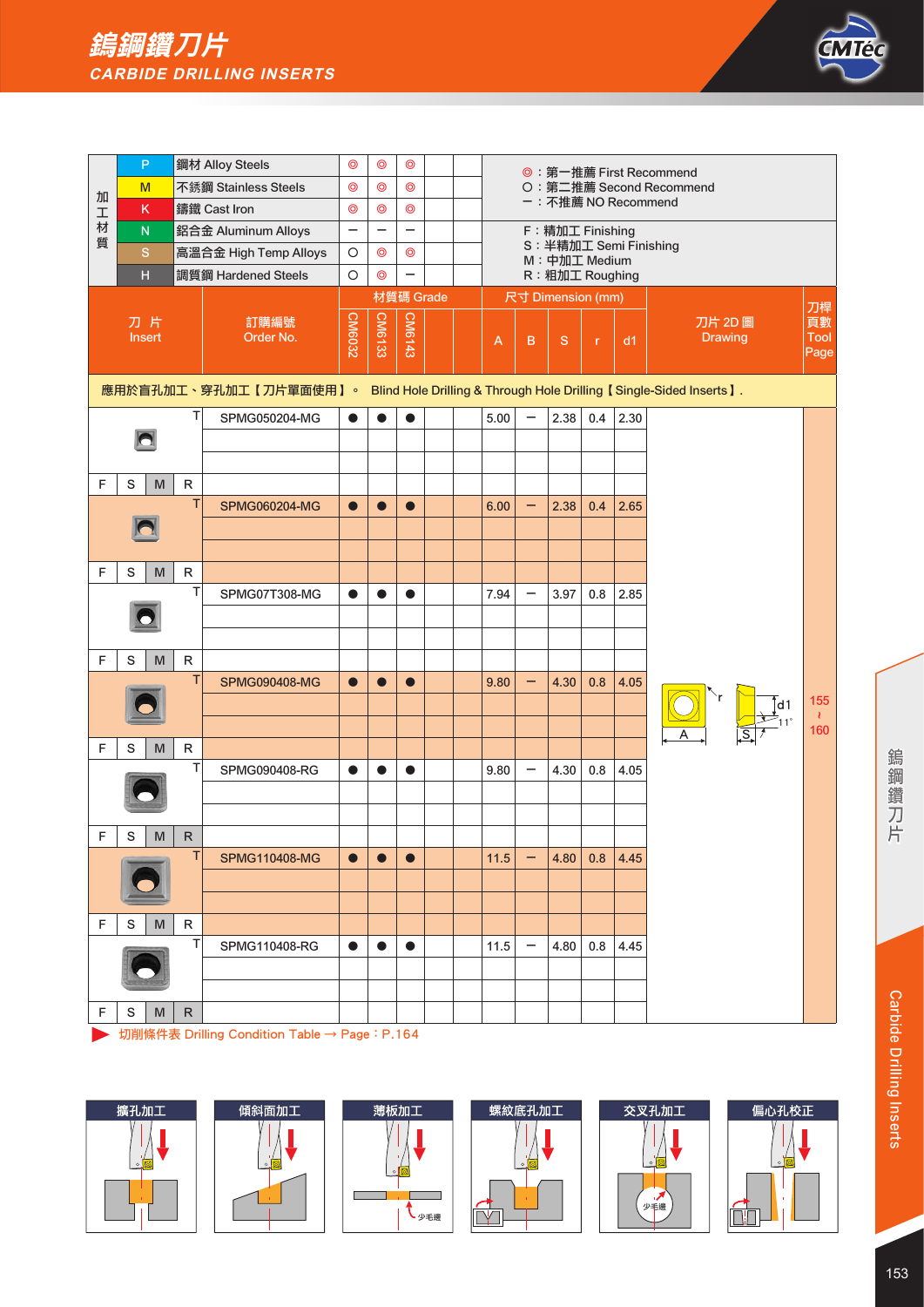# 鎢鋼鑽刀片 **CARBIDE DRILLING INSERTS**



|        |   | P            |              | 鋼材 Alloy Steels                                                                                                                                                                                                                                                                       | $\circledcirc$ | $\circledcirc$                                                  | $\circledcirc$ |  |  |     |      |                           |                    |     | ◎:第一推薦 First Recommend                                              |                      |  |  |  |
|--------|---|--------------|--------------|---------------------------------------------------------------------------------------------------------------------------------------------------------------------------------------------------------------------------------------------------------------------------------------|----------------|-----------------------------------------------------------------|----------------|--|--|-----|------|---------------------------|--------------------|-----|---------------------------------------------------------------------|----------------------|--|--|--|
| 加      |   | M            |              | 不銹鋼 Stainless Steels                                                                                                                                                                                                                                                                  | $\circledcirc$ | $\circledcirc$                                                  | $\circledcirc$ |  |  |     |      |                           |                    |     | O: 第二推薦 Second Recommend                                            |                      |  |  |  |
| 工      |   | K            |              | 鑄鐵 Cast Iron                                                                                                                                                                                                                                                                          | $\circledcirc$ | $\circledcirc$                                                  | $\circledcirc$ |  |  |     |      |                           |                    |     | ー:不推薦 NO Recommend                                                  |                      |  |  |  |
| 材<br>質 |   | ${\sf N}$    |              | F: 精加工 Finishing<br>鋁合金 Aluminum Alloys<br>—<br>$\overline{\phantom{0}}$<br>$\overline{\phantom{0}}$<br>S: 半精加工 Semi Finishing<br>$\circ$<br>$\circledcirc$<br>$\circledcirc$<br>M: 中加工 Medium<br>$\circ$<br>$\circledcirc$<br>R: 粗加工 Roughing<br>-<br>材質碼 Grade<br>尺寸 Dimension (mm) |                |                                                                 |                |  |  |     |      |                           |                    |     |                                                                     |                      |  |  |  |
|        |   | S            |              | 高溫合金 High Temp Alloys                                                                                                                                                                                                                                                                 |                |                                                                 |                |  |  |     |      |                           |                    |     |                                                                     |                      |  |  |  |
|        |   | H            |              | 調質鋼 Hardened Steels                                                                                                                                                                                                                                                                   |                |                                                                 |                |  |  |     |      |                           |                    |     |                                                                     |                      |  |  |  |
|        |   |              |              |                                                                                                                                                                                                                                                                                       |                |                                                                 |                |  |  |     |      |                           |                    |     |                                                                     | 刀桿                   |  |  |  |
|        |   | 刀片<br>Insert |              | 訂購編號<br>Order No.                                                                                                                                                                                                                                                                     | <b>CM6032</b>  | CM6143<br>CM6133<br>$\mathsf B$<br>$\mathbf{s}$<br>d1<br>A<br>r |                |  |  |     |      | 刀片 2D 圖<br><b>Drawing</b> | 頁數<br>Tool<br>Page |     |                                                                     |                      |  |  |  |
|        |   |              |              | 應用於盲孔加工、穿孔加工【刀片單面使用】。                                                                                                                                                                                                                                                                 |                |                                                                 |                |  |  |     |      |                           |                    |     | Blind Hole Drilling & Through Hole Drilling 【Single-Sided Inserts】. |                      |  |  |  |
|        |   |              |              | <b>WCMT030208-MM</b>                                                                                                                                                                                                                                                                  | $\bullet$      | $\bullet$                                                       | $\bullet$      |  |  | 3.8 | 5.56 | 2.38                      | 0.8                | 2.8 |                                                                     |                      |  |  |  |
|        |   |              |              |                                                                                                                                                                                                                                                                                       |                |                                                                 |                |  |  |     |      |                           |                    |     |                                                                     |                      |  |  |  |
|        |   |              |              |                                                                                                                                                                                                                                                                                       |                |                                                                 |                |  |  |     |      |                           |                    |     |                                                                     |                      |  |  |  |
| F      | S | M            | $\mathsf{R}$ |                                                                                                                                                                                                                                                                                       |                |                                                                 |                |  |  |     |      |                           |                    |     |                                                                     |                      |  |  |  |
|        |   |              |              | <b>WCMT040208-MM</b>                                                                                                                                                                                                                                                                  | $\bullet$      | $\bullet$                                                       | $\bullet$      |  |  | 4.3 | 6.35 | 2.38                      | 0.8                | 3.0 |                                                                     |                      |  |  |  |
|        |   |              |              |                                                                                                                                                                                                                                                                                       |                |                                                                 |                |  |  |     |      |                           |                    |     |                                                                     |                      |  |  |  |
|        |   |              |              |                                                                                                                                                                                                                                                                                       |                |                                                                 |                |  |  |     |      |                           |                    |     |                                                                     |                      |  |  |  |
| F      | S | M            | R            |                                                                                                                                                                                                                                                                                       |                |                                                                 |                |  |  |     |      |                           |                    |     |                                                                     | 161<br>$\mathcal{U}$ |  |  |  |
|        |   |              |              | WCMT050308-MM                                                                                                                                                                                                                                                                         | $\bullet$      | $\bullet$                                                       | $\bullet$      |  |  | 5.4 | 7.94 | 3.18                      | 0.8                | 3.4 |                                                                     | 163                  |  |  |  |
|        |   |              |              |                                                                                                                                                                                                                                                                                       |                |                                                                 |                |  |  |     |      |                           |                    |     |                                                                     |                      |  |  |  |
|        |   |              |              |                                                                                                                                                                                                                                                                                       |                |                                                                 |                |  |  |     |      |                           |                    |     |                                                                     |                      |  |  |  |
| F      | S | M            | R.           |                                                                                                                                                                                                                                                                                       |                |                                                                 |                |  |  |     |      |                           |                    |     |                                                                     |                      |  |  |  |
|        |   |              |              | WCMT06T308-MM                                                                                                                                                                                                                                                                         | $\bullet$      |                                                                 | $\bullet$      |  |  | 6.5 | 9.53 | 3.97                      | 0.8                | 4.0 |                                                                     |                      |  |  |  |
|        |   |              |              |                                                                                                                                                                                                                                                                                       |                |                                                                 |                |  |  |     |      |                           |                    |     |                                                                     |                      |  |  |  |
| F      | S |              | $\mathsf R$  |                                                                                                                                                                                                                                                                                       |                |                                                                 |                |  |  |     |      |                           |                    |     |                                                                     |                      |  |  |  |
|        |   | M            |              | 4.76<br>1.2<br><b>WCMT080412-MM</b><br>8.7<br>12.7<br>4.3<br>$\bullet$<br>$\bullet$                                                                                                                                                                                                   |                |                                                                 |                |  |  |     |      |                           |                    |     |                                                                     |                      |  |  |  |
|        |   |              |              |                                                                                                                                                                                                                                                                                       |                |                                                                 |                |  |  |     |      |                           |                    |     |                                                                     |                      |  |  |  |
|        |   |              |              |                                                                                                                                                                                                                                                                                       |                |                                                                 |                |  |  |     |      |                           |                    |     |                                                                     |                      |  |  |  |
| F      | S | M            | R            |                                                                                                                                                                                                                                                                                       |                |                                                                 |                |  |  |     |      |                           |                    |     |                                                                     |                      |  |  |  |
|        |   |              |              |                                                                                                                                                                                                                                                                                       |                |                                                                 |                |  |  |     |      |                           |                    |     |                                                                     |                      |  |  |  |

→ 切削條件表 Drilling Condition Table → Page: P.164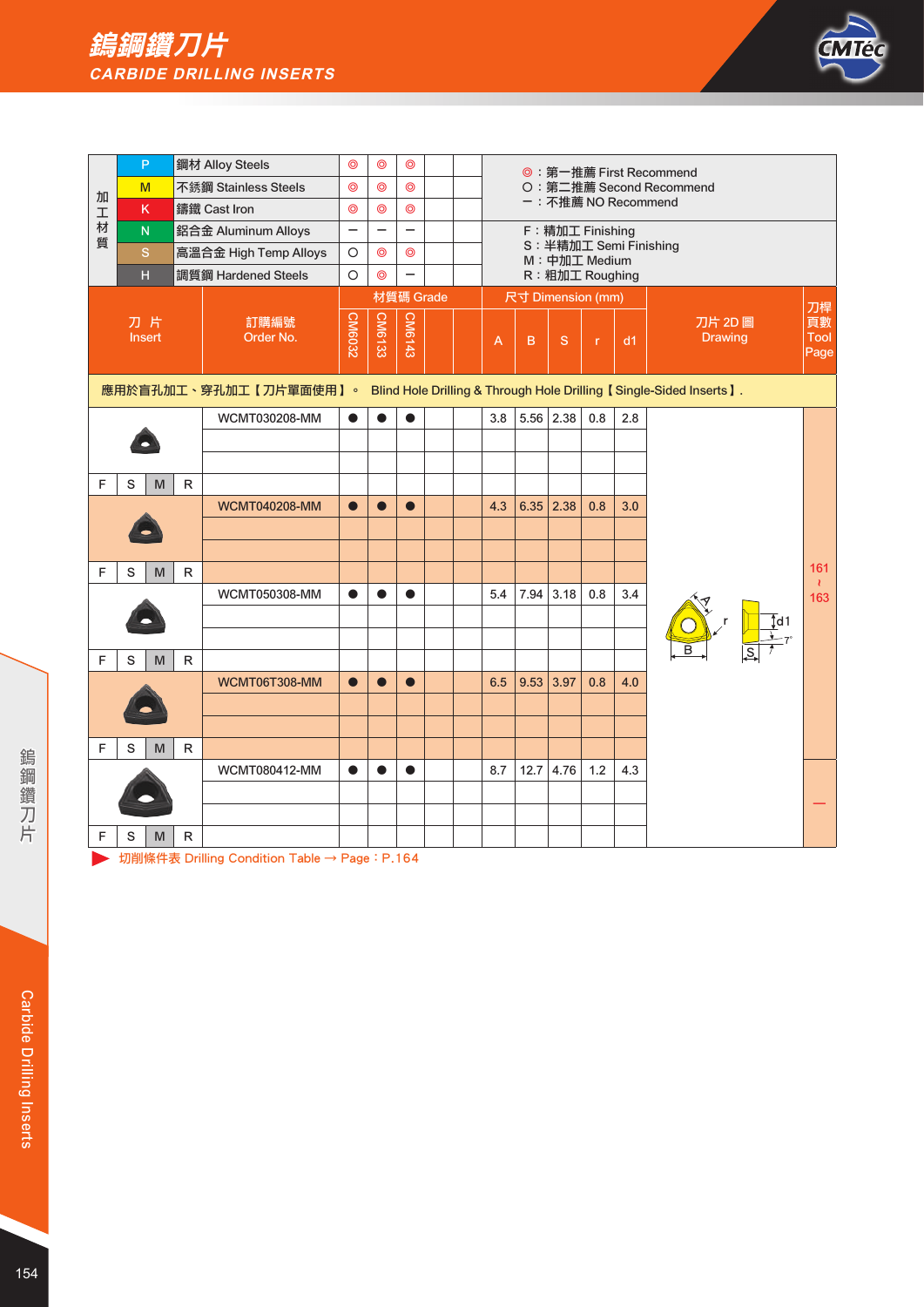







Milling 01 **SRD** 

| 訂購編號               |              |    |    | 尺寸 Dimensions (mm) |     |    |    | 搭配刀片     | <b>Screw</b>    | <b>Wrench</b> |
|--------------------|--------------|----|----|--------------------|-----|----|----|----------|-----------------|---------------|
| Order No.          | $\mathsf{d}$ | L1 | L2 | L <sub>3</sub>     | L.  | D. | d1 | Insert   | <b>MINITARY</b> |               |
| DSP05-020125-02D-C | 12.5         | 26 | 44 | 50                 | 94  | 20 | 25 |          |                 |               |
| DSP05-02013-02D-C  | 13.0         | 26 | 44 | 50                 | 94  | 20 | 25 |          |                 |               |
| DSP05-020135-02D-C | 13.5         | 28 | 46 | 50                 | 96  | 20 | 25 | SPMG0502 | TS2003          | ETF06         |
| DSP05-02014-02D-C  | 14.0         | 28 | 46 | 50                 | 96  | 20 | 25 |          |                 |               |
| DSP05-020145-02D-C | 14.5         | 30 | 49 | 50                 | 99  | 20 | 25 |          |                 |               |
| DSP05-02015-02D-C  | 15.0         | 30 | 49 | 50                 | 99  | 20 | 25 |          |                 |               |
| DSP06-020155-02D-C | 15.5         | 32 | 52 | 56                 | 108 | 25 | 33 |          |                 |               |
| DSP06-02016-02D-C  | 16.0         | 32 | 52 | 56                 | 108 | 25 | 33 |          |                 |               |
| DSP06-020165-02D-C | 16.5         | 34 | 54 | 56                 | 110 | 25 | 33 |          |                 |               |
| DSP06-02017-02D-C  | 17.0         | 34 | 54 | 56                 | 110 | 25 | 33 |          |                 |               |
| DSP06-020175-02D-C | 17.5         | 36 | 57 | 56                 | 113 | 25 | 33 |          |                 |               |
| DSP06-02018-02D-C  | 18.0         | 36 | 57 | 56                 | 113 | 25 | 33 |          |                 |               |
| DSP06-020185-02D-C | 18.5         | 38 | 59 | 56                 | 115 | 25 | 33 | SPMG0602 | <b>TS2205</b>   | ETF06         |
| DSP06-02019-02D-C  | 19.0         | 38 | 59 | 56                 | 115 | 25 | 33 |          |                 |               |
| DSP06-020195-02D-C | 19.5         | 40 | 63 | 56                 | 119 | 25 | 33 |          |                 |               |
| DSP06-02020-02D-C  | 20.0         | 40 | 63 | 56                 | 119 | 25 | 33 |          |                 |               |
| DSP06-020205-02D-C | 20.5         | 42 | 65 | 56                 | 121 | 25 | 33 |          |                 |               |
| DSP06-02021-02D-C  | 21.0         | 42 | 65 | 56                 | 121 | 25 | 33 |          |                 |               |
| DSP06-020215-02D-C | 21.5         | 44 | 67 | 56                 | 123 | 25 | 33 |          |                 |               |
| DSP07-02022-02D-C  | 22.0         | 44 | 67 | 56                 | 123 | 25 | 43 |          |                 |               |
| DSP07-020225-02D-C | 22.5         | 46 | 71 | 60                 | 131 | 32 | 43 |          |                 |               |
| DSP07-02023-02D-C  | 23.0         | 46 | 71 | 60                 | 131 | 32 | 43 |          |                 |               |
| DSP07-020235-02D-C | 23.5         | 48 | 74 | 60                 | 134 | 32 | 43 |          |                 |               |
| DSP07-02024-02D-C  | 24.0         | 48 | 74 | 60                 | 134 | 32 | 43 |          |                 |               |
| DSP07-020245-02D-C | 24.5         | 50 | 77 | 60                 | 137 | 32 | 43 | SPMG07T3 | TS2511          | ETF08         |
| DSP07-02025-02D-C  | 25.0         | 50 | 77 | 60                 | 137 | 32 | 43 |          |                 |               |
| DSP07-020255-02D-C | 25.5         | 52 | 79 | 60                 | 139 | 32 | 43 |          |                 |               |
| DSP07-02026-02D-C  | 26.0         | 52 | 79 | 60                 | 139 | 32 | 43 |          |                 |               |
| DSP07-020265-02D-C | 26.5         | 54 | 81 | 60                 | 142 | 32 | 43 |          |                 |               |
| DSP07-02027-02D-C  | 27.0         | 54 | 81 | 60                 | 142 | 32 | 43 |          |                 |               |
| DSP07-020275-02D-C | 27.5         | 56 | 84 | 60                 | 144 | 32 | 43 |          |                 |               |

**▶ 搭配刀片 Insert → Page: P.153 <br>
■ 动削條件表 Drilling Condition Table → Page: P.164** 

| 應用材質<br><b>Work</b> | 碳素鋼<br>Carbon<br><b>Steels</b> | 合金鋼      | Alloy<br><b>Steels</b> |          | 調質鋼<br>Hardened<br><b>Steels</b> | 不銹鋼<br><b>Stainless</b><br><b>Steels</b> | 鑄鐵<br>Cast<br><b>Iron</b> | 鋁合金<br><b>Aluminum</b><br>Alloys | 高溫合金<br><b>High Temp</b><br><b>Alloys</b> |
|---------------------|--------------------------------|----------|------------------------|----------|----------------------------------|------------------------------------------|---------------------------|----------------------------------|-------------------------------------------|
| <b>Material</b>     | <b>HRC&lt;20</b>               | HRC20~30 | HRC30~45               | HRC45~55 | HRC55~63                         |                                          | <b>HRC&lt;30</b>          |                                  | <b>HRC&lt;30</b>                          |
|                     | ⊚                              | ⊚        | ⊚                      |          |                                  |                                          | ⊚                         |                                  |                                           |
|                     | ◎:第一推薦 First Recommend         |          |                        |          | 〇:第二推薦 Second Recommend          |                                          | 一:不推薦 NO Recommend        |                                  |                                           |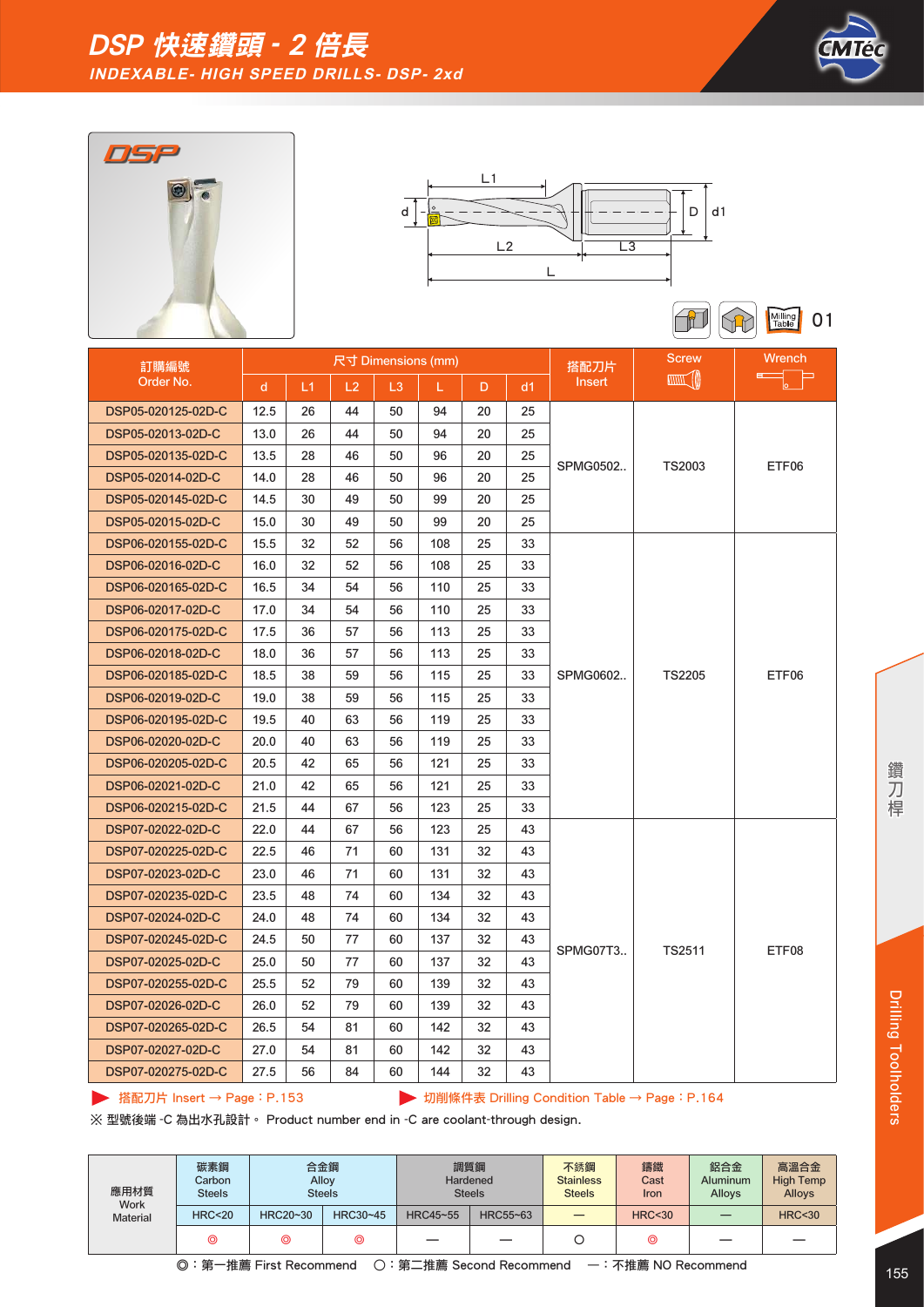







 $\bigcap$ Table 01

| 訂購編號               |      |    |     | 尺寸 Dimensions (mm) |     |    |    | 搭配刀片     | <b>Screw</b>  | Wrench            |
|--------------------|------|----|-----|--------------------|-----|----|----|----------|---------------|-------------------|
| Order No.          | d    | L1 | L2  | L3                 | L.  | D. | d1 | Insert   | <b>FINDER</b> | F                 |
| DSP09-02028-02D-C  | 28.0 | 56 | 84  | 60                 | 144 | 32 | 43 |          |               |                   |
| DSP09-020285-02D-C | 28.5 | 58 | 86  | 60                 | 146 | 32 | 43 |          |               |                   |
| DSP09-02029-02D-C  | 29.0 | 58 | 86  | 60                 | 146 | 32 | 43 |          |               |                   |
| DSP09-020295-02D-C | 29.5 | 60 | 88  | 60                 | 148 | 32 | 43 |          |               |                   |
| DSP09-02030-02D-C  | 30.0 | 60 | 88  | 60                 | 148 | 32 | 43 |          |               |                   |
| DSP09-020305-02D-C | 30.5 | 62 | 90  | 60                 | 150 | 32 | 43 | SPMG0904 | <b>TS3504</b> | ETF <sub>15</sub> |
| DSP09-02031-02D-C  | 31.0 | 62 | 90  | 60                 | 150 | 32 | 43 |          |               |                   |
| DSP09-020315-02D-C | 31.5 | 64 | 92  | 60                 | 152 | 32 | 43 |          |               |                   |
| DSP09-02032-02D-C  | 32.0 | 64 | 92  | 60                 | 152 | 32 | 43 |          |               |                   |
| DSP09-020325-02D-C | 32.5 | 66 | 94  | 60                 | 154 | 32 | 43 |          |               |                   |
| DSP09-02033-02D-C  | 33.0 | 66 | 94  | 60                 | 154 | 32 | 43 |          |               |                   |
| DSP11-02034-02D-C  | 34.0 | 68 | 96  | 60                 | 156 | 32 | 43 |          |               |                   |
| DSP11-02035-02D-C  | 35.0 | 70 | 98  | 60                 | 158 | 32 | 43 |          |               |                   |
| DSP11-02036-02D-C  | 36.0 | 72 | 100 | 60                 | 160 | 32 | 43 |          |               |                   |
| DSP11-02037-02D-C  | 37.0 | 74 | 102 | 60                 | 162 | 32 | 43 | SPMG1104 | <b>TS4006</b> | ETF <sub>15</sub> |
| DSP11-02038-02D-C  | 38.0 | 76 | 104 | 60                 | 164 | 32 | 43 |          |               |                   |
| DSP11-02039-02D-C  | 39.0 | 78 | 106 | 60                 | 166 | 32 | 43 |          |               |                   |
| DSP11-02040-02D-C  | 40.0 | 80 | 115 | 60                 | 175 | 40 | 53 |          |               |                   |
| DSP11-02041-02D-C  | 41.0 | 82 | 117 | 60                 | 177 | 40 | 53 |          |               |                   |
|                    |      |    |     |                    |     |    |    |          |               |                   |
|                    |      |    |     |                    |     |    |    |          |               |                   |
|                    |      |    |     |                    |     |    |    |          |               |                   |
|                    |      |    |     |                    |     |    |    |          |               |                   |
|                    |      |    |     |                    |     |    |    |          |               |                   |
|                    |      |    |     |                    |     |    |    |          |               |                   |
|                    |      |    |     |                    |     |    |    |          |               |                   |
|                    |      |    |     |                    |     |    |    |          |               |                   |
|                    |      |    |     |                    |     |    |    |          |               |                   |
|                    |      |    |     |                    |     |    |    |          |               |                   |
|                    |      |    |     |                    |     |    |    |          |               |                   |
|                    |      |    |     |                    |     |    |    |          |               |                   |

**▶ 搭配刀片 Insert → Page: P.153 <br>
■ 切削條件表 Drilling Condition Table → Page: P.164** 

| 應用材質<br><b>Work</b> | 碳素鋼<br>Carbon<br><b>Steels</b> | 合金鋼<br>Alloy | <b>Steels</b> | 調質鋼<br>Hardened | <b>Steels</b> | 不銹鋼<br><b>Stainless</b><br><b>Steels</b> | 鑄鐵<br>Cast<br>Iron | 鋁合金<br>Aluminum<br>Alloys | 高溫合金<br><b>High Temp</b><br><b>Alloys</b> |
|---------------------|--------------------------------|--------------|---------------|-----------------|---------------|------------------------------------------|--------------------|---------------------------|-------------------------------------------|
| <b>Material</b>     | <b>HRC&lt;20</b>               | HRC20~30     | HRC30~45      | HRC45~55        | HRC55~63      |                                          | <b>HRC&lt;30</b>   |                           | <b>HRC&lt;30</b>                          |
|                     | ⊚                              | ⊚            | ⊚             |                 | _             |                                          | ◎                  |                           |                                           |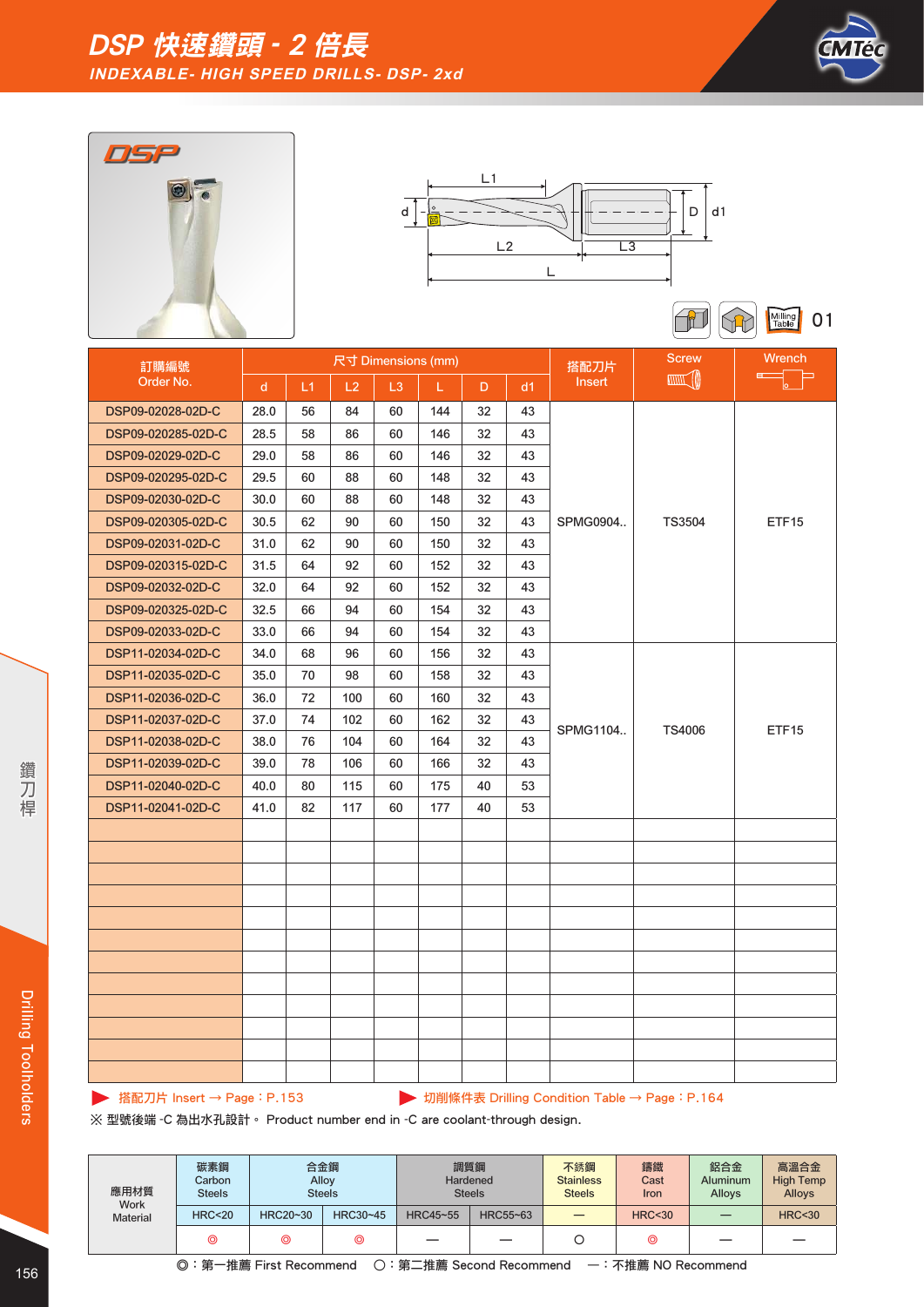







Milling 01 **SRD** 

| 訂購編號               |              |    |     | 尺寸 Dimensions (mm) |     |    |    | 搭配刀片          | <b>Screw</b>    | Wrench |
|--------------------|--------------|----|-----|--------------------|-----|----|----|---------------|-----------------|--------|
| Order No.          | <sub>d</sub> | L1 | L2  | L3                 | L.  | D. | d1 | <b>Insert</b> | <b>MINITARY</b> |        |
| DSP05-020125-03D-C | 12.5         | 39 | 57  | 50                 | 107 | 20 | 25 |               |                 |        |
| DSP05-02013-03D-C  | 13.0         | 39 | 57  | 50                 | 107 | 20 | 25 |               |                 |        |
| DSP05-020135-03D-C | 13.5         | 42 | 60  | 50                 | 110 | 20 | 25 | SPMG0502      | <b>TS2003</b>   | ETF06  |
| DSP05-02014-03D-C  | 14.0         | 42 | 60  | 50                 | 110 | 20 | 25 |               |                 |        |
| DSP05-020145-03D-C | 14.5         | 45 | 64  | 50                 | 114 | 20 | 25 |               |                 |        |
| DSP05-02015-03D-C  | 15.0         | 45 | 64  | 50                 | 114 | 20 | 25 |               |                 |        |
| DSP06-020155-03D-C | 15.5         | 48 | 68  | 56                 | 124 | 25 | 33 |               |                 |        |
| DSP06-02016-03D-C  | 16.0         | 48 | 68  | 56                 | 124 | 25 | 33 |               |                 |        |
| DSP06-020165-03D-C | 16.5         | 51 | 71  | 56                 | 127 | 25 | 33 |               |                 |        |
| DSP06-02017-03D-C  | 17.0         | 51 | 71  | 56                 | 127 | 25 | 33 |               |                 |        |
| DSP06-020175-03D-C | 17.5         | 54 | 75  | 56                 | 131 | 25 | 33 |               |                 |        |
| DSP06-02018-03D-C  | 18.0         | 54 | 75  | 56                 | 131 | 25 | 33 |               |                 |        |
| DSP06-020185-03D-C | 18.5         | 57 | 78  | 56                 | 134 | 25 | 33 | SPMG0602      | <b>TS2202</b>   | ETF06  |
| DSP06-02019-03D-C  | 19.0         | 57 | 78  | 56                 | 134 | 25 | 33 |               |                 |        |
| DSP06-020195-03D-C | 19.5         | 60 | 83  | 56                 | 139 | 25 | 33 |               |                 |        |
| DSP06-02020-03D-C  | 20.0         | 60 | 83  | 56                 | 139 | 25 | 33 |               |                 |        |
| DSP06-020205-03D-C | 20.5         | 63 | 86  | 56                 | 142 | 25 | 33 |               |                 |        |
| DSP06-02021-03D-C  | 21.0         | 63 | 86  | 56                 | 142 | 25 | 33 |               |                 |        |
| DSP06-020215-03D-C | 21.5         | 66 | 89  | 56                 | 145 | 25 | 33 |               |                 |        |
| DSP07-02022-03D-C  | 22.0         | 66 | 89  | 56                 | 145 | 25 | 43 |               |                 |        |
| DSP07-020225-03D-C | 22.5         | 69 | 94  | 60                 | 154 | 32 | 43 |               |                 |        |
| DSP07-02023-03D-C  | 23.0         | 69 | 94  | 60                 | 154 | 32 | 43 |               |                 |        |
| DSP07-020235-03D-C | 23.5         | 72 | 98  | 60                 | 158 | 32 | 43 |               |                 |        |
| DSP07-02024-03D-C  | 24.0         | 72 | 98  | 60                 | 158 | 32 | 43 |               |                 |        |
| DSP07-020245-03D-C | 24.5         | 75 | 102 | 60                 | 162 | 32 | 43 | SPMG07T3      | TS2511          | ETF08  |
| DSP07-02025-03D-C  | 25.0         | 75 | 102 | 60                 | 162 | 32 | 43 |               |                 |        |
| DSP07-020255-03D-C | 25.5         | 78 | 105 | 60                 | 165 | 32 | 43 |               |                 |        |
| DSP07-02026-03D-C  | 26.0         | 78 | 105 | 60                 | 165 | 32 | 43 |               |                 |        |
| DSP07-020265-03D-C | 26.5         | 81 | 108 | 60                 | 168 | 32 | 43 |               |                 |        |
| DSP07-02027-03D-C  | 27.0         | 81 | 108 | 60                 | 168 | 32 | 43 |               |                 |        |
| DSP07-020275-03D-C | 27.5         | 84 | 112 | 60                 | 172 | 32 | 43 |               |                 |        |

**▶ 搭配刀片 Insert → Page: P.153 <br>
■ 动削條件表 Drilling Condition Table → Page: P.164** 

| 應用材質<br><b>Work</b> | 碳素鋼<br>Carbon<br><b>Steels</b> | 合金鋼      | Alloy<br><b>Steels</b> |          | 調質鋼<br>Hardened<br><b>Steels</b> | 不銹鋼<br><b>Stainless</b><br><b>Steels</b> | 鑄鐵<br>Cast<br><b>Iron</b> | 鋁合金<br><b>Aluminum</b><br>Alloys | 高溫合金<br><b>High Temp</b><br><b>Alloys</b> |
|---------------------|--------------------------------|----------|------------------------|----------|----------------------------------|------------------------------------------|---------------------------|----------------------------------|-------------------------------------------|
| <b>Material</b>     | <b>HRC&lt;20</b>               | HRC20~30 | HRC30~45               | HRC45~55 | HRC55~63                         |                                          | <b>HRC&lt;30</b>          |                                  | <b>HRC&lt;30</b>                          |
|                     | ⊚                              | ⊚        | ⊚                      |          |                                  |                                          | ⊚                         |                                  |                                           |
|                     | ◎:第一推薦 First Recommend         |          |                        |          | 〇:第二推薦 Second Recommend          |                                          | 一:不推薦 NO Recommend        |                                  |                                           |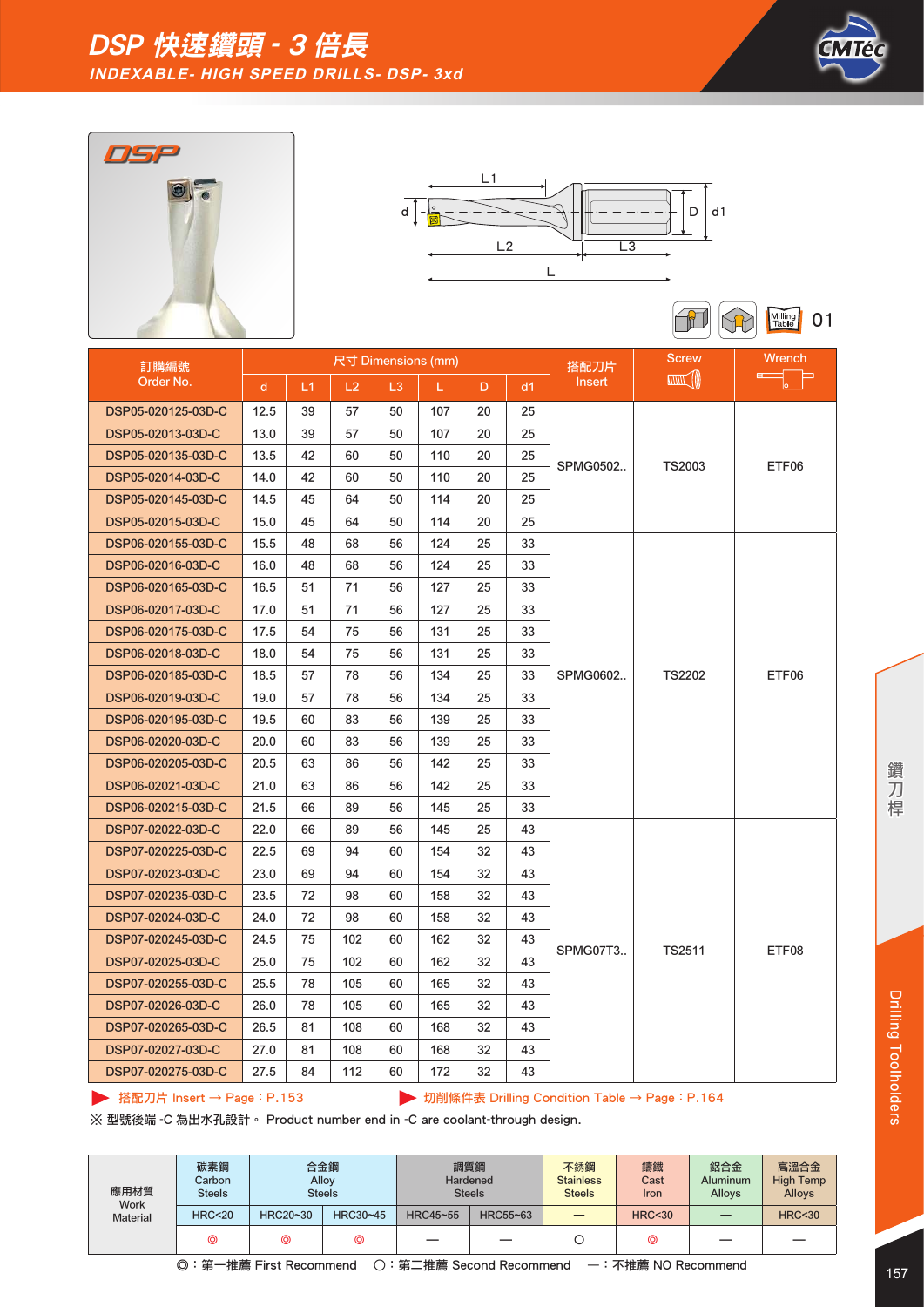







 $\bigcap$ Table 01

| 訂購編號               |              |     |     |    | 尺寸 Dimensions (mm) |    |    | 搭配刀片          | <b>Screw</b>  | Wrench            |
|--------------------|--------------|-----|-----|----|--------------------|----|----|---------------|---------------|-------------------|
| Order No.          | $\mathsf{d}$ | L1  | L2  | L3 | L.                 | D. | d1 | <b>Insert</b> | <b>FINDER</b> | 盯                 |
| DSP09-02028-03D-C  | 28.0         | 84  | 112 | 60 | 172                | 32 | 43 |               |               |                   |
| DSP09-020285-03D-C | 28.5         | 87  | 115 | 60 | 175                | 32 | 43 |               |               |                   |
| DSP09-02029-03D-C  | 29.0         | 87  | 115 | 60 | 175                | 32 | 43 |               |               |                   |
| DSP09-020295-03D-C | 29.5         | 90  | 118 | 60 | 178                | 32 | 43 |               |               |                   |
| DSP09-02030-03D-C  | 30.0         | 90  | 118 | 60 | 178                | 32 | 43 |               |               |                   |
| DSP09-020305-03D-C | 30.5         | 93  | 121 | 60 | 181                | 32 | 43 | SPMG0904      | <b>TS3504</b> | ETF <sub>15</sub> |
| DSP09-02031-03D-C  | 31.0         | 93  | 121 | 60 | 181                | 32 | 43 |               |               |                   |
| DSP09-020315-03D-C | 31.5         | 96  | 124 | 60 | 184                | 32 | 43 |               |               |                   |
| DSP09-02032-03D-C  | 32.0         | 96  | 124 | 60 | 184                | 32 | 43 |               |               |                   |
| DSP09-020325-03D-C | 32.5         | 99  | 127 | 60 | 187                | 32 | 43 |               |               |                   |
| DSP09-02033-03D-C  | 33.0         | 99  | 127 | 60 | 187                | 32 | 43 |               |               |                   |
| DSP11-02034-03D-C  | 34.0         | 102 | 130 | 60 | 190                | 32 | 43 |               |               |                   |
| DSP11-02035-03D-C  | 35.0         | 105 | 133 | 60 | 193                | 32 | 43 |               |               |                   |
| DSP11-02036-03D-C  | 36.0         | 108 | 136 | 60 | 196                | 32 | 43 |               |               |                   |
| DSP11-02037-03D-C  | 37.0         | 111 | 139 | 60 | 199                | 32 | 43 | SPMG1104      | <b>TS4006</b> | ETF <sub>15</sub> |
| DSP11-02038-03D-C  | 38.0         | 114 | 142 | 60 | 202                | 32 | 43 |               |               |                   |
| DSP11-02039-03D-C  | 39.0         | 117 | 145 | 60 | 205                | 32 | 43 |               |               |                   |
| DSP11-02040-03D-C  | 40.0         | 120 | 155 | 60 | 215                | 40 | 53 |               |               |                   |
| DSP11-02041-03D-C  | 41.0         | 123 | 158 | 60 | 218                | 40 | 53 |               |               |                   |
|                    |              |     |     |    |                    |    |    |               |               |                   |
|                    |              |     |     |    |                    |    |    |               |               |                   |
|                    |              |     |     |    |                    |    |    |               |               |                   |
|                    |              |     |     |    |                    |    |    |               |               |                   |
|                    |              |     |     |    |                    |    |    |               |               |                   |
|                    |              |     |     |    |                    |    |    |               |               |                   |
|                    |              |     |     |    |                    |    |    |               |               |                   |
|                    |              |     |     |    |                    |    |    |               |               |                   |
|                    |              |     |     |    |                    |    |    |               |               |                   |
|                    |              |     |     |    |                    |    |    |               |               |                   |
|                    |              |     |     |    |                    |    |    |               |               |                   |
|                    |              |     |     |    |                    |    |    |               |               |                   |

**▶ 搭配刀片 Insert → Page: P.153 <br>
■ 切削條件表 Drilling Condition Table → Page: P.164** 

| 應用材質<br>Work    | 碳素鋼<br>Carbon<br><b>Steels</b> | 合金鋼<br>Alloy<br><b>Steels</b> |          | 調質鋼<br>Hardened | <b>Steels</b> | 不銹鋼<br><b>Stainless</b><br><b>Steels</b> | 鑄鐵<br>Cast<br>Iron | 鋁合金<br><b>Aluminum</b><br>Alloys | 高溫合金<br><b>High Temp</b><br><b>Alloys</b> |
|-----------------|--------------------------------|-------------------------------|----------|-----------------|---------------|------------------------------------------|--------------------|----------------------------------|-------------------------------------------|
| <b>Material</b> | <b>HRC&lt;20</b>               | HRC20~30                      | HRC30~45 | HRC45~55        | HRC55~63      |                                          | <b>HRC&lt;30</b>   |                                  | <b>HRC&lt;30</b>                          |
|                 | ⊚                              | ⊚                             | ⊚        |                 | --            |                                          | ⊚                  |                                  |                                           |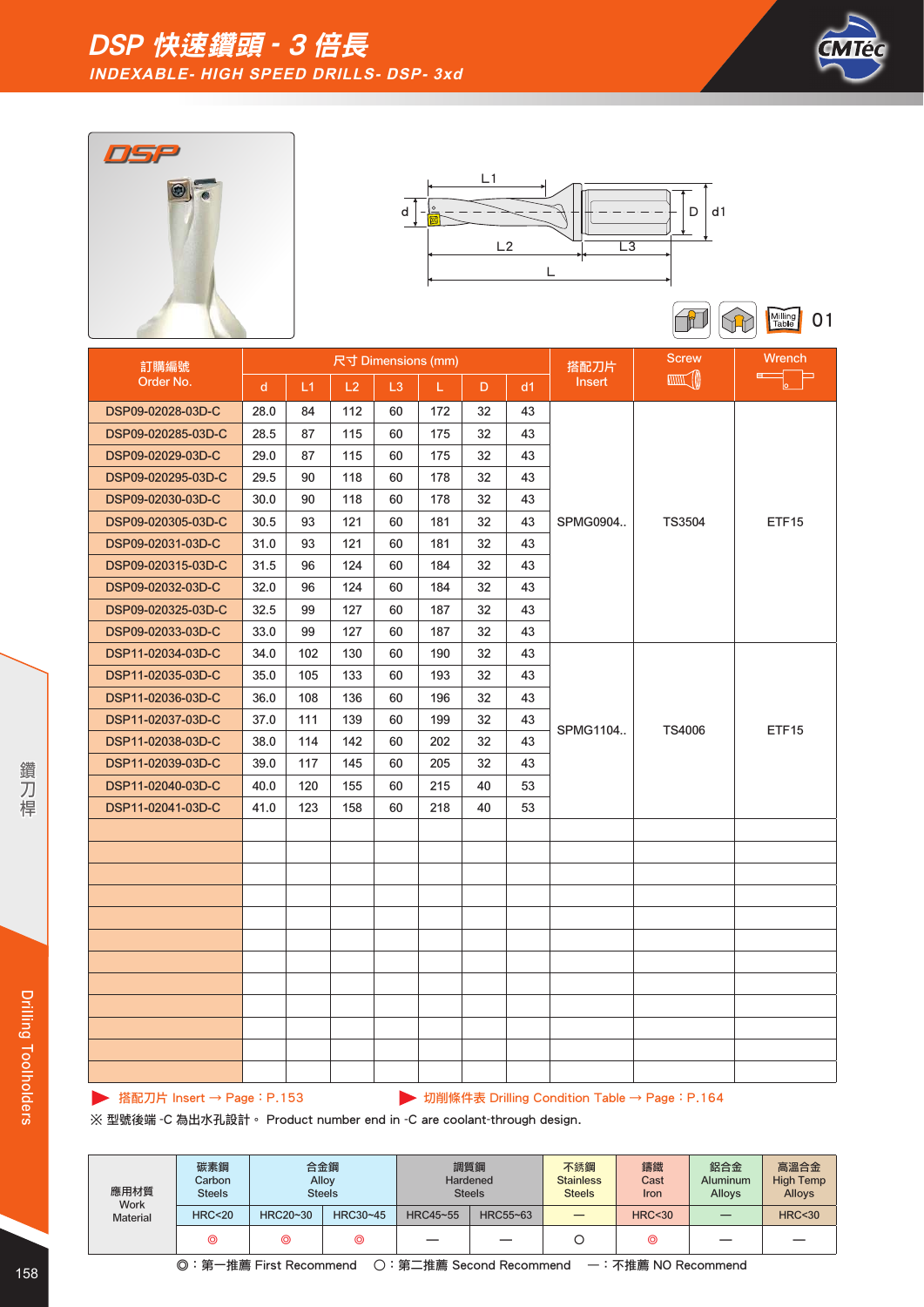







Milling 01 6R)

| 訂購編號               |              |     |     | 尺寸 Dimensions (mm) |     |    |    | 搭配刀片     | <b>Screw</b>  | Wrench |
|--------------------|--------------|-----|-----|--------------------|-----|----|----|----------|---------------|--------|
| Order No.          | $\mathsf{d}$ | L1  | L2  | L3                 | L.  | D. | d1 | Insert   | <b>ANDERS</b> |        |
| DSP05-020125-04D-C | 12.5         | 52  | 70  | 50                 | 120 | 20 | 25 |          |               |        |
| DSP05-02013-04D-C  | 13.0         | 52  | 70  | 50                 | 120 | 20 | 25 |          |               |        |
| DSP05-020135-04D-C | 13.5         | 56  | 74  | 50                 | 124 | 20 | 25 | SPMG0502 | TS2003        | ETF06  |
| DSP05-02014-04D-C  | 14.0         | 56  | 74  | 50                 | 124 | 20 | 25 |          |               |        |
| DSP05-020145-04D-C | 14.5         | 60  | 79  | 50                 | 129 | 20 | 25 |          |               |        |
| DSP05-02015-04D-C  | 15.0         | 60  | 79  | 50                 | 129 | 20 | 25 |          |               |        |
| DSP06-020155-04D-C | 15.5         | 64  | 84  | 56                 | 140 | 25 | 33 |          |               |        |
| DSP06-02016-04D-C  | 16.0         | 64  | 84  | 56                 | 140 | 25 | 33 |          |               |        |
| DSP06-020165-04D-C | 16.5         | 68  | 88  | 56                 | 144 | 25 | 33 |          |               |        |
| DSP06-02017-04D-C  | 17.0         | 68  | 88  | 56                 | 144 | 25 | 33 |          |               |        |
| DSP06-020175-04D-C | 17.5         | 72  | 92  | 56                 | 148 | 25 | 33 |          |               |        |
| DSP06-02018-04D-C  | 18.0         | 72  | 92  | 56                 | 148 | 25 | 33 |          |               |        |
| DSP06-020185-04D-C | 18.5         | 76  | 96  | 56                 | 152 | 25 | 33 | SPMG0602 | <b>TS2202</b> | ETF06  |
| DSP06-02019-04D-C  | 19.0         | 76  | 96  | 56                 | 152 | 25 | 33 |          |               |        |
| DSP06-020195-04D-C | 19.5         | 80  | 100 | 56                 | 156 | 25 | 33 |          |               |        |
| DSP06-02020-04D-C  | 20.0         | 80  | 100 | 56                 | 156 | 25 | 33 |          |               |        |
| DSP06-020205-04D-C | 20.5         | 84  | 104 | 56                 | 160 | 25 | 33 |          |               |        |
| DSP06-02021-04D-C  | 21.0         | 84  | 104 | 56                 | 160 | 25 | 33 |          |               |        |
| DSP06-020215-04D-C | 21.5         | 88  | 108 | 56                 | 164 | 25 | 33 |          |               |        |
| DSP07-02022-04D-C  | 22.0         | 88  | 108 | 56                 | 164 | 25 | 43 |          |               |        |
| DSP07-020225-04D-C | 22.5         | 92  | 117 | 60                 | 177 | 32 | 43 |          |               |        |
| DSP07-02023-04D-C  | 23.0         | 92  | 117 | 60                 | 177 | 32 | 43 |          |               |        |
| DSP07-020235-04D-C | 23.5         | 96  | 121 | 60                 | 181 | 32 | 43 |          |               |        |
| DSP07-02024-04D-C  | 24.0         | 96  | 121 | 60                 | 181 | 32 | 43 |          |               |        |
| DSP07-020245-04D-C | 24.5         | 100 | 125 | 60                 | 185 | 32 | 43 | SPMG07T3 | TS2511        | ETF08  |
| DSP07-02025-04D-C  | 25.0         | 100 | 125 | 60                 | 185 | 32 | 43 |          |               |        |
| DSP07-020255-04D-C | 25.5         | 104 | 129 | 60                 | 189 | 32 | 43 |          |               |        |
| DSP07-02026-04D-C  | 26.0         | 104 | 129 | 60                 | 189 | 32 | 43 |          |               |        |
| DSP07-020265-04D-C | 26.5         | 108 | 136 | 60                 | 196 | 32 | 43 |          |               |        |
| DSP07-02027-04D-C  | 27.0         | 108 | 136 | 60                 | 196 | 32 | 43 |          |               |        |
| DSP07-020275-04D-C | 27.5         | 112 | 140 | 60                 | 200 | 32 | 43 |          |               |        |

**▶ 搭配刀片 Insert → Page: P.153 <br>
■ 动削條件表 Drilling Condition Table → Page: P.164** 

| 應用材質<br><b>Work</b><br><b>Material</b>                                  | 碳素鋼<br>Carbon<br><b>Steels</b> | 合金鋼<br><b>Steels</b> | Alloy    |          | 調質鋼<br>Hardened<br><b>Steels</b> | 不銹鋼<br><b>Stainless</b><br><b>Steels</b> | 鑄鐵<br>Cast<br><b>Iron</b> | 鋁合金<br><b>Aluminum</b><br>Alloys | 高溫合金<br><b>High Temp</b><br><b>Alloys</b> |  |
|-------------------------------------------------------------------------|--------------------------------|----------------------|----------|----------|----------------------------------|------------------------------------------|---------------------------|----------------------------------|-------------------------------------------|--|
|                                                                         | <b>HRC&lt;20</b>               | HRC20~30             | HRC30~45 | HRC45~55 | HRC55~63                         |                                          | <b>HRC&lt;30</b>          |                                  | <b>HRC&lt;30</b>                          |  |
|                                                                         | ⊚                              | ⊚                    | ⊚        |          |                                  |                                          | ⊚                         |                                  |                                           |  |
| 〇:第二推薦 Second Recommend<br>◎:第一推薦 First Recommend<br>一:不推薦 NO Recommend |                                |                      |          |          |                                  |                                          |                           |                                  |                                           |  |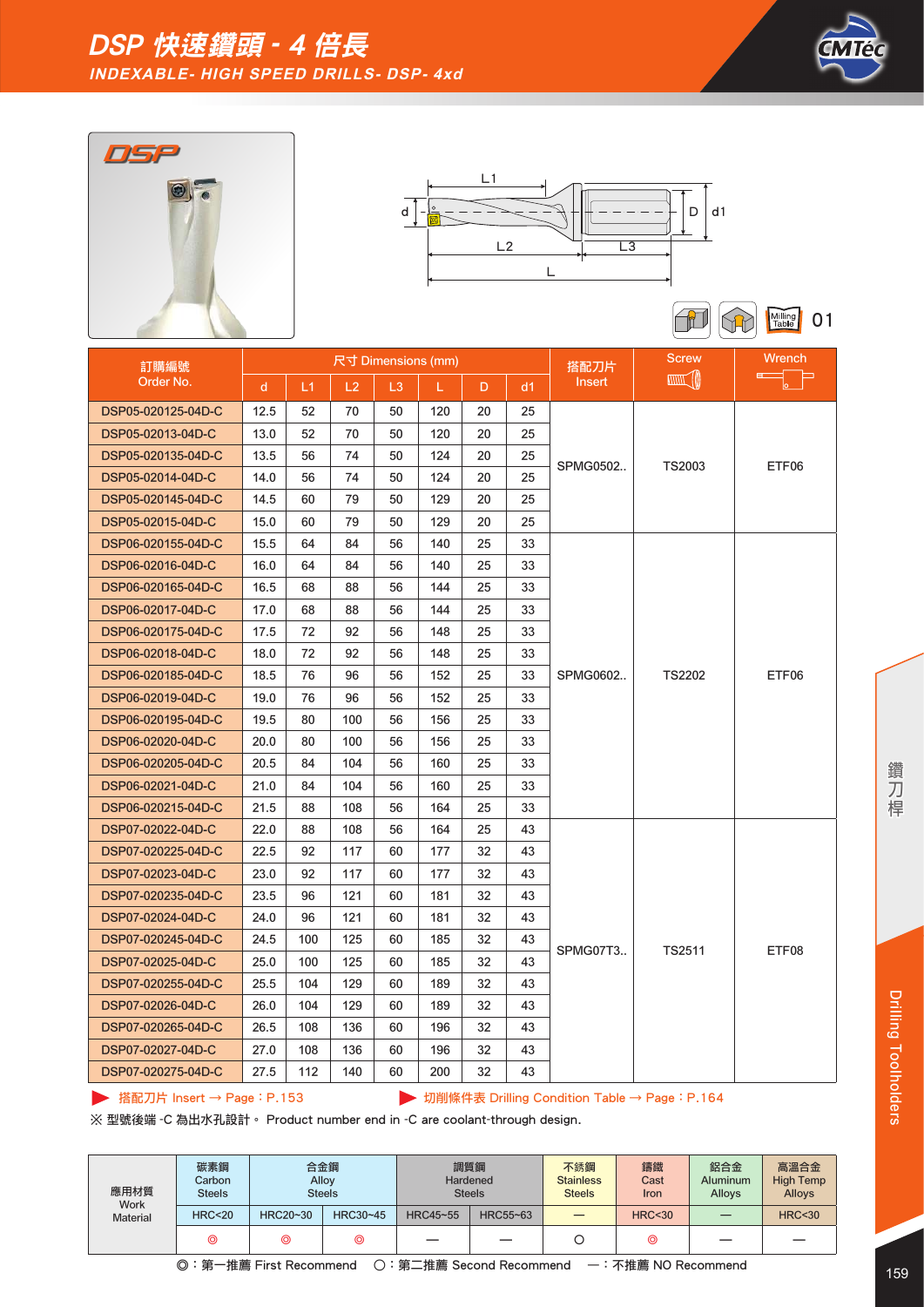







Milling 01 41

| 訂購編號               |              |     |     |    | 尺寸 Dimensions (mm) |    |    | 搭配刀片          | <b>Screw</b>   | Wrench            |
|--------------------|--------------|-----|-----|----|--------------------|----|----|---------------|----------------|-------------------|
| Order No.          | $\mathsf{d}$ | L1  | L2  | L3 | L.                 | D. | d1 | <b>Insert</b> | <b>MINICAL</b> | 盯                 |
| DSP09-02028-04D-C  | 28.0         | 112 | 140 | 60 | 200                | 32 | 43 |               |                |                   |
| DSP09-020285-04D-C | 28.5         | 116 | 144 | 60 | 204                | 32 | 43 |               |                |                   |
| DSP09-02029-04D-C  | 29.0         | 116 | 144 | 60 | 204                | 32 | 43 |               |                |                   |
| DSP09-020295-04D-C | 29.5         | 120 | 148 | 60 | 208                | 32 | 43 |               |                |                   |
| DSP09-02030-04D-C  | 30.0         | 120 | 148 | 60 | 208                | 32 | 43 |               |                |                   |
| DSP09-020305-04D-C | 30.5         | 124 | 152 | 60 | 212                | 32 | 43 | SPMG0904      | <b>TS3504</b>  | ETF <sub>15</sub> |
| DSP09-02031-04D-C  | 31.0         | 124 | 152 | 60 | 212                | 32 | 43 |               |                |                   |
| DSP09-020315-04D-C | 31.5         | 128 | 156 | 60 | 216                | 32 | 43 |               |                |                   |
| DSP09-02032-04D-C  | 32.0         | 128 | 156 | 60 | 216                | 32 | 43 |               |                |                   |
| DSP09-020325-04D-C | 32.5         | 132 | 160 | 60 | 220                | 32 | 43 |               |                |                   |
| DSP09-02033-04D-C  | 33.0         | 132 | 160 | 60 | 220                | 32 | 43 |               |                |                   |
| DSP11-02034-04D-C  | 34.0         | 136 | 164 | 60 | 224                | 32 | 43 |               |                |                   |
| DSP11-02035-04D-C  | 35.0         | 140 | 168 | 60 | 228                | 32 | 43 |               | <b>TS4006</b>  |                   |
| DSP11-02036-04D-C  | 36.0         | 144 | 172 | 60 | 232                | 32 | 43 |               |                |                   |
| DSP11-02037-04D-C  | 37.0         | 148 | 176 | 60 | 236                | 32 | 43 | SPMG1104      |                | ETF15             |
| DSP11-02038-04D-C  | 38.0         | 152 | 180 | 60 | 240                | 32 | 43 |               |                |                   |
| DSP11-02039-04D-C  | 39.0         | 156 | 184 | 60 | 244                | 32 | 43 |               |                |                   |
| DSP11-02040-04D-C  | 40.0         | 160 | 195 | 60 | 265                | 40 | 53 |               |                |                   |
| DSP11-02041-04D-C  | 41.0         | 164 | 199 | 60 | 269                | 40 | 53 |               |                |                   |
|                    |              |     |     |    |                    |    |    |               |                |                   |
|                    |              |     |     |    |                    |    |    |               |                |                   |
|                    |              |     |     |    |                    |    |    |               |                |                   |
|                    |              |     |     |    |                    |    |    |               |                |                   |
|                    |              |     |     |    |                    |    |    |               |                |                   |
|                    |              |     |     |    |                    |    |    |               |                |                   |
|                    |              |     |     |    |                    |    |    |               |                |                   |
|                    |              |     |     |    |                    |    |    |               |                |                   |
|                    |              |     |     |    |                    |    |    |               |                |                   |
|                    |              |     |     |    |                    |    |    |               |                |                   |
|                    |              |     |     |    |                    |    |    |               |                |                   |
|                    |              |     |     |    |                    |    |    |               |                |                   |

**▶ 搭配刀片 Insert → Page: P.153 <br>
■ 切削條件表 Drilling Condition Table → Page: P.164** 

※ 型號後端 -C 為出水孔設計。 Product number end in -C are coolant-through design.

| 應用材質<br><b>Work</b><br><b>Material</b> | 碳素鋼<br>Carbon<br><b>Steels</b> | 合金鋼<br>Alloy | <b>Steels</b> | 調質鋼<br>Hardened | <b>Steels</b> | 不銹鋼<br><b>Stainless</b><br><b>Steels</b> | 鑄鐵<br>Cast<br>Iron | 鋁合金<br>Aluminum<br>Alloys | 高溫合金<br><b>High Temp</b><br><b>Alloys</b> |
|----------------------------------------|--------------------------------|--------------|---------------|-----------------|---------------|------------------------------------------|--------------------|---------------------------|-------------------------------------------|
|                                        | <b>HRC&lt;20</b>               | HRC20~30     | HRC30~45      | HRC45~55        | HRC55~63      |                                          | <b>HRC&lt;30</b>   |                           | <b>HRC&lt;30</b>                          |
|                                        | ⊚                              | ⊚            | ⊚             |                 | _             |                                          | ◎                  |                           |                                           |

160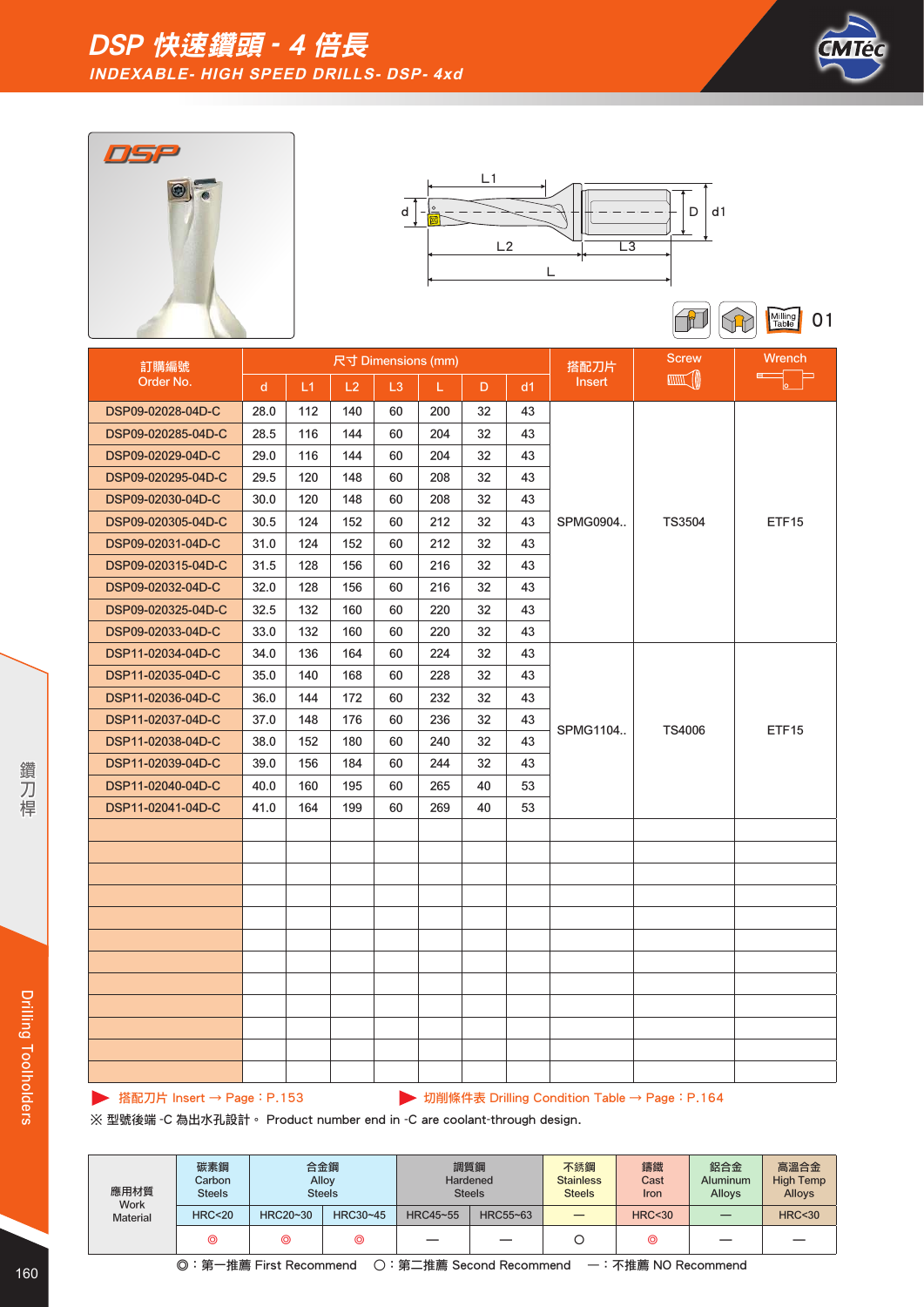









| 訂購編號                  |      |    |    | 尺寸 Dimensions (mm) |    |    | 搭配刀片          | <b>Screw</b>      | Wrench |
|-----------------------|------|----|----|--------------------|----|----|---------------|-------------------|--------|
| Order No.             | d.   | L1 | L2 | L3                 | D  | d1 | <b>Insert</b> | <b>MINITY (0)</b> |        |
| DW03-02018-02D-C      | 18.0 | 36 | 52 | 24                 | 20 | 29 |               |                   |        |
| DW03-02019-02D-C      | 19.0 | 38 | 52 | 24                 | 20 | 29 |               |                   |        |
| DW03-02020-02D-C      | 20.0 | 40 | 52 | 24                 | 20 | 29 |               |                   |        |
| DW03-02018-02D-116L-C | 18.0 | 36 | 56 | 24                 | 25 | 35 | WC0302        | <b>MS2506E</b>    | ETF08  |
| DW03-02018-02D-117L-C | 18.5 | 37 | 56 | 24                 | 25 | 35 |               |                   |        |
| DW03-02019-02D-118L-C | 19.0 | 38 | 56 | 24                 | 25 | 35 |               |                   |        |
| DW03-02020-02D-120L-C | 20.0 | 40 | 56 | 24                 | 25 | 35 |               |                   |        |
| DW04-02021-02D-C      | 21.0 | 42 | 56 | 24                 | 25 | 35 |               |                   |        |
| DW04-02022-02D-C      | 22.0 | 44 | 56 | 24                 | 25 | 35 |               |                   |        |
| DW04-02023-02D-C      | 23.0 | 46 | 56 | 24                 | 25 | 35 | WC0402        | <b>MS2506E</b>    | ETF08  |
| DW04-02024-02D-C      | 24.0 | 48 | 56 | 24                 | 25 | 35 |               |                   |        |
| DW04-02025-02D-C      | 25.0 | 50 | 56 | 24                 | 25 | 35 |               |                   |        |
| DW05-02026-02D-C      | 26.0 | 52 | 60 | 29                 | 32 | 43 |               |                   |        |
| DW05-02027-02D-C      | 27.0 | 54 | 60 | 29                 | 32 | 43 |               | <b>MS3008E</b>    |        |
| DW05-02028-02D-C      | 28.0 | 56 | 60 | 29                 | 32 | 43 | WC0503        |                   | ETF09  |
| DW05-02029-02D-C      | 29.0 | 58 | 60 | 29                 | 32 | 43 |               |                   |        |
| DW05-02030-02D-C      | 30.0 | 60 | 60 | 29                 | 32 | 43 |               |                   |        |
| DW06-02031-02D-C      | 31.0 | 62 | 60 | 29                 | 32 | 43 |               |                   |        |
| DW06-02032-02D-C      | 32.0 | 64 | 60 | 29                 | 32 | 43 |               |                   |        |
| DW06-02033-02D-C      | 33.0 | 66 | 60 | 29                 | 32 | 43 |               |                   |        |
| DW06-02034-02D-C      | 34.0 | 68 | 60 | 29                 | 32 | 43 |               |                   |        |
| DW06-02035-02D-C      | 35.0 | 70 | 60 | 29                 | 32 | 43 | WC06T3        | <b>MS3510E</b>    | ETF10  |
| DW06-02036-02D-C      | 36.0 | 72 | 60 | 29                 | 32 | 43 |               |                   |        |
| DW06-02037-02D-C      | 37.0 | 74 | 60 | 29                 | 32 | 43 |               |                   |        |
| DW06-02038-02D-C      | 38.0 | 76 | 60 | 29                 | 32 | 43 |               |                   |        |
| DW06-02039-02D-C      | 39.0 | 78 | 60 | 29                 | 32 | 43 |               |                   |        |
| DW06-02040-02D-C      | 40.0 | 80 | 60 | 29                 | 32 | 43 |               |                   |        |
|                       |      |    |    |                    |    |    |               |                   |        |
|                       |      |    |    |                    |    |    |               |                   |        |
|                       |      |    |    |                    |    |    |               |                   |        |
|                       |      |    |    |                    |    |    |               |                   |        |

**▶ 搭配刀片 Insert → Page: P.154 7 Page: P.154** 切削條件表 Drilling Condition Table → Page: P.164

| 應用材質<br><b>Work</b><br><b>Material</b> | 碳素鋼<br>Carbon<br><b>Steels</b> | <b>Steels</b> | 合金鋼<br>Alloy | <b>Steels</b> | 調質鋼<br>Hardened | 不銹鋼<br><b>Stainless</b><br><b>Steels</b> | 鑄鐵<br>Cast<br>Iron | 鋁合金<br><b>Aluminum</b><br>Alloys | 高溫合金<br><b>High Temp</b><br><b>Alloys</b> |
|----------------------------------------|--------------------------------|---------------|--------------|---------------|-----------------|------------------------------------------|--------------------|----------------------------------|-------------------------------------------|
|                                        | <b>HRC&lt;20</b>               | HRC20~30      | HRC30~45     | HRC45~55      | HRC55~63        |                                          | <b>HRC&lt;30</b>   |                                  | <b>HRC&lt;30</b>                          |
|                                        | ⊚                              | ⊚             | ⊚            | –             |                 |                                          | ◎                  |                                  |                                           |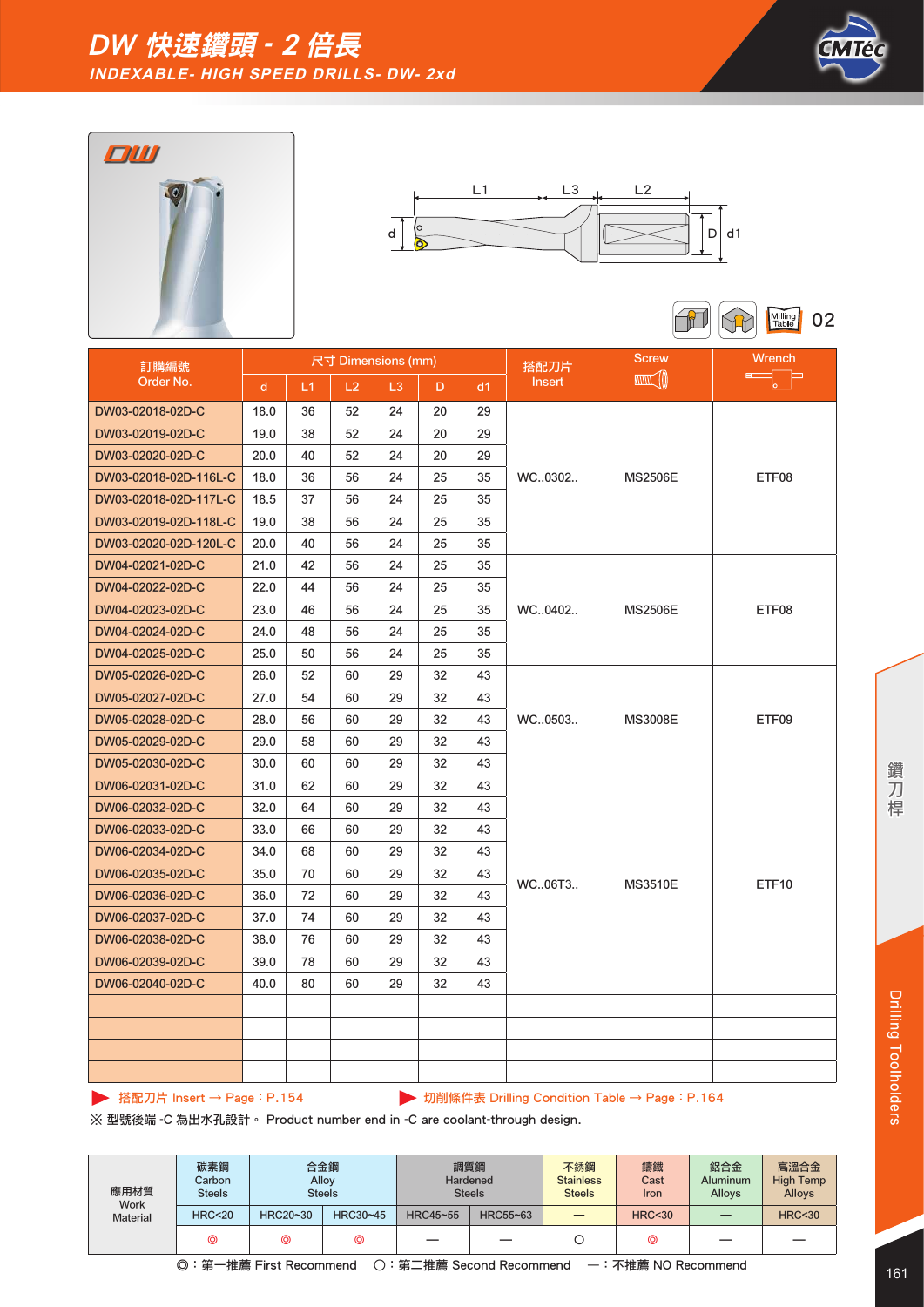







| 訂購編號                  |      |      |    | 尺寸 Dimensions (mm) |    |    | 搭配刀片          | <b>Screw</b>   | <b>Wrench</b>     |  |
|-----------------------|------|------|----|--------------------|----|----|---------------|----------------|-------------------|--|
| Order No.             | d.   | L1   | L2 | L3                 | D  | d1 | <b>Insert</b> | <b>ANDER</b>   | 臣                 |  |
| DW03-02018-03D-C      | 18.0 | 54   | 52 | 24                 | 20 | 29 |               |                |                   |  |
| DW03-02019-03D-C      | 19.0 | 57   | 52 | 24                 | 20 | 29 |               |                |                   |  |
| DW03-02020-03D-C      | 20.0 | 60   | 52 | 24                 | 20 | 29 |               |                |                   |  |
| DW03-02018-03D-134L-C | 18.0 | 54   | 56 | 24                 | 25 | 35 | WC0302        | <b>MS2506E</b> | ETF08             |  |
| DW03-02018-03D-135L-C | 18.5 | 55.5 | 56 | 24                 | 25 | 35 |               |                |                   |  |
| DW03-02019-03D-137L-C | 19.0 | 57   | 56 | 24                 | 25 | 35 |               |                |                   |  |
| DW03-02020-03D-140L-C | 20.0 | 60   | 56 | 24                 | 25 | 35 |               |                |                   |  |
| DW04-02021-03D-C      | 21.0 | 63   | 56 | 24                 | 25 | 35 |               |                |                   |  |
| DW04-02022-03D-C      | 22.0 | 66   | 56 | 24                 | 25 | 35 |               |                |                   |  |
| DW04-02023-03D-C      | 23.0 | 69   | 56 | 24                 | 25 | 35 | WC0402        | <b>MS2506E</b> | ETF08             |  |
| DW04-02024-03D-C      | 24.0 | 72   | 56 | 24                 | 25 | 35 |               |                |                   |  |
| DW04-02025-03D-C      | 25.0 | 75   | 56 | 24                 | 25 | 35 |               |                |                   |  |
| DW05-02026-03D-C      | 26.0 | 78   | 60 | 29                 | 32 | 43 |               |                |                   |  |
| DW05-02027-03D-C      | 27.0 | 81   | 60 | 29                 | 32 | 43 |               |                |                   |  |
| DW05-02028-03D-C      | 28.0 | 84   | 60 | 29                 | 32 | 43 | WC0503        | <b>MS3008E</b> | ETF09             |  |
| DW05-02029-03D-C      | 29.0 | 87   | 60 | 29                 | 32 | 43 |               |                |                   |  |
| DW05-02030-03D-C      | 30.0 | 90   | 60 | 29                 | 32 | 43 |               |                |                   |  |
| DW06-02031-03D-C      | 31.0 | 93   | 60 | 29                 | 32 | 43 |               |                |                   |  |
| DW06-02032-03D-C      | 32.0 | 96   | 60 | 29                 | 32 | 43 |               |                |                   |  |
| DW06-02033-03D-C      | 33.0 | 99   | 60 | 29                 | 32 | 43 |               |                |                   |  |
| DW06-02034-03D-C      | 34.0 | 102  | 60 | 29                 | 32 | 43 |               |                |                   |  |
| DW06-02035-03D-C      | 35.0 | 105  | 60 | 29                 | 32 | 43 | WC06T3        | <b>MS3510E</b> | ETF <sub>10</sub> |  |
| DW06-02036-03D-C      | 36.0 | 108  | 60 | 29                 | 32 | 43 |               |                |                   |  |
| DW06-02037-03D-C      | 37.0 | 111  | 60 | 29                 | 32 | 43 |               |                |                   |  |
| DW06-02038-03D-C      | 38.0 | 114  | 60 | 29                 | 32 | 43 |               |                |                   |  |
| DW06-02039-03D-C      | 39.0 | 117  | 60 | 29                 | 32 | 43 |               |                |                   |  |
| DW06-02040-03D-C      | 40.0 | 120  | 60 | 29                 | 32 | 43 |               |                |                   |  |
|                       |      |      |    |                    |    |    |               |                |                   |  |
|                       |      |      |    |                    |    |    |               |                |                   |  |
|                       |      |      |    |                    |    |    |               |                |                   |  |
|                       |      |      |    |                    |    |    |               |                |                   |  |

**▶ 搭配刀片 Insert → Page: P.154 7 Page: P.154** 切削條件表 Drilling Condition Table → Page: P.164

※ 型號後端 -C 為出水孔設計。 Product number end in -C are coolant-through design.

| 應用材質<br><b>Work</b> | 碳素鋼<br>Carbon<br><b>Steels</b> |          | 合金鋼<br>Alloy<br><b>Steels</b> |          | 調質鋼<br>Hardened<br><b>Steels</b> | 不銹鋼<br><b>Stainless</b><br><b>Steels</b> | 鑄鐵<br>Cast<br>Iron | 鋁合金<br><b>Aluminum</b><br><b>Allovs</b> | 高溫合金<br><b>High Temp</b><br><b>Alloys</b> |
|---------------------|--------------------------------|----------|-------------------------------|----------|----------------------------------|------------------------------------------|--------------------|-----------------------------------------|-------------------------------------------|
| <b>Material</b>     | <b>HRC&lt;20</b>               | HRC20~30 | HRC30~45                      | HRC45~55 | HRC55~63                         |                                          | <b>HRC&lt;30</b>   |                                         | <b>HRC&lt;30</b>                          |
|                     | ⊚                              | ⊚        | ⊚                             | —        | —                                |                                          | ⊚                  | –                                       |                                           |

◎:第一推薦 First Recommend ○:第二推薦 Second Recommend —:不推薦 NO Recommend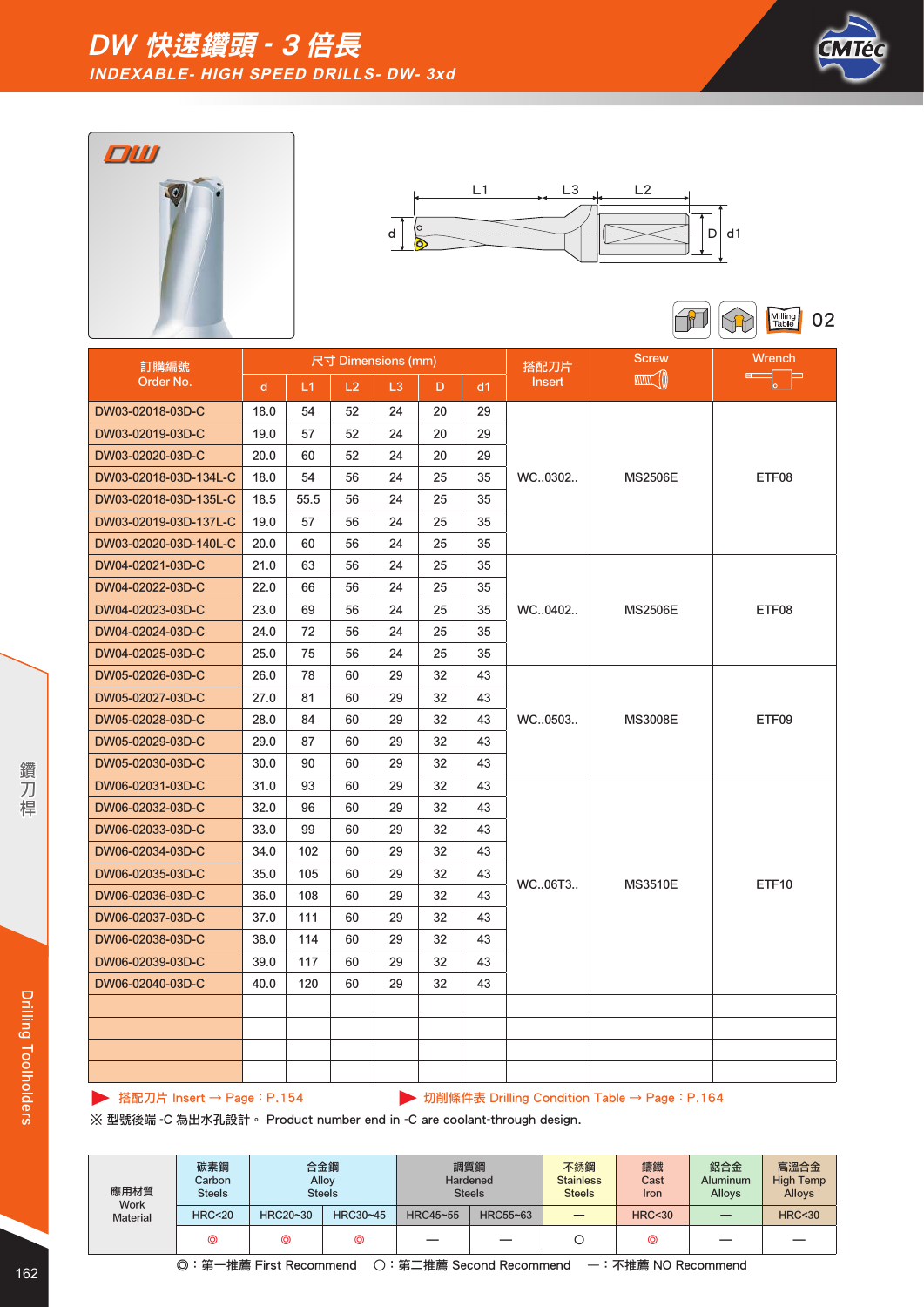









| 訂購編號             |              |     | 尺寸 Dimensions (mm) |    |    |    | 搭配刀片          | <b>Screw</b>   | Wrench       |
|------------------|--------------|-----|--------------------|----|----|----|---------------|----------------|--------------|
| Order No.        | <sub>d</sub> | L1  | L2                 | L3 | D. | d1 | <b>Insert</b> | <b>ANDERS</b>  | 二目           |
| DW04-02021-04D-C | 21.0         | 84  | 56                 | 24 | 25 | 35 |               |                |              |
| DW04-02022-04D-C | 22.0         | 88  | 56                 | 24 | 25 | 35 |               |                |              |
| DW04-02023-04D-C | 23.0         | 92  | 56                 | 24 | 25 | 35 | WC0402        | <b>MS2506E</b> | ETF08        |
| DW04-02024-04D-C | 24.0         | 96  | 56                 | 24 | 25 | 35 |               |                |              |
| DW04-02025-04D-C | 25.0         | 100 | 56                 | 24 | 25 | 35 |               |                |              |
| DW05-02026-04D-C | 26.0         | 104 | 60                 | 29 | 32 | 43 |               |                |              |
| DW05-02027-04D-C | 27.0         | 108 | 60                 | 29 | 32 | 43 |               |                |              |
| DW05-02028-04D-C | 28.0         | 112 | 60                 | 29 | 32 | 43 | WC0503        | <b>MS3008E</b> | ETF09        |
| DW05-02029-04D-C | 29.0         | 116 | 60                 | 29 | 32 | 43 |               |                |              |
| DW05-02030-04D-C | 30.0         | 120 | 60                 | 29 | 32 | 43 |               |                |              |
| DW06-02031-04D-C | 31.0         | 124 | 60                 | 29 | 32 | 43 |               |                |              |
| DW06-02032-04D-C | 32.0         | 128 | 60                 | 29 | 32 | 43 |               |                |              |
| DW06-02033-04D-C | 33.0         | 132 | 60                 | 29 | 32 | 43 |               |                |              |
| DW06-02034-04D-C | 34.0         | 136 | 60                 | 29 | 32 | 43 |               |                |              |
| DW06-02035-04D-C | 35.0         | 140 | 60                 | 29 | 32 | 43 | WC06T3        | <b>MS3510E</b> | <b>ETF10</b> |
| DW06-02036-04D-C | 36.0         | 144 | 60                 | 29 | 32 | 43 |               |                |              |
| DW06-02037-04D-C | 37.0         | 148 | 60                 | 29 | 32 | 43 |               |                |              |
| DW06-02038-04D-C | 38.0         | 152 | 60                 | 29 | 32 | 43 |               |                |              |
| DW06-02039-04D-C | 39.0         | 156 | 60                 | 29 | 32 | 43 |               |                |              |
| DW06-02040-04D-C | 40.0         | 160 | 60                 | 29 | 32 | 43 |               |                |              |
|                  |              |     |                    |    |    |    |               |                |              |
|                  |              |     |                    |    |    |    |               |                |              |
|                  |              |     |                    |    |    |    |               |                |              |
|                  |              |     |                    |    |    |    |               |                |              |
|                  |              |     |                    |    |    |    |               |                |              |
|                  |              |     |                    |    |    |    |               |                |              |
|                  |              |     |                    |    |    |    |               |                |              |
|                  |              |     |                    |    |    |    |               |                |              |
|                  |              |     |                    |    |    |    |               |                |              |
|                  |              |     |                    |    |    |    |               |                |              |
|                  |              |     |                    |    |    |    |               |                |              |

**▶ 搭配刀片 Insert → Page: P.154 7 Page: P.154** 切削條件表 Drilling Condition Table → Page: P.164

| 應用材質<br><b>Work</b><br><b>Material</b> | 碳素鋼<br>Carbon<br><b>Steels</b> | 合金鋼<br><b>Steels</b> | Alloy    | 調質鋼<br>Hardened<br><b>Steels</b> |          | 不銹鋼<br><b>Stainless</b><br><b>Steels</b> | 鑄鐵<br>Cast<br>Iron | 鋁合金<br><b>Aluminum</b><br>Alloys | 高溫合金<br><b>High Temp</b><br><b>Alloys</b> |
|----------------------------------------|--------------------------------|----------------------|----------|----------------------------------|----------|------------------------------------------|--------------------|----------------------------------|-------------------------------------------|
|                                        | <b>HRC&lt;20</b>               | HRC20~30             | HRC30~45 | HRC45~55                         | HRC55~63 |                                          | <b>HRC&lt;30</b>   |                                  | <b>HRC&lt;30</b>                          |
|                                        | ⊚                              | ⊚                    | ⊚        | –                                |          |                                          | ⊚                  |                                  |                                           |